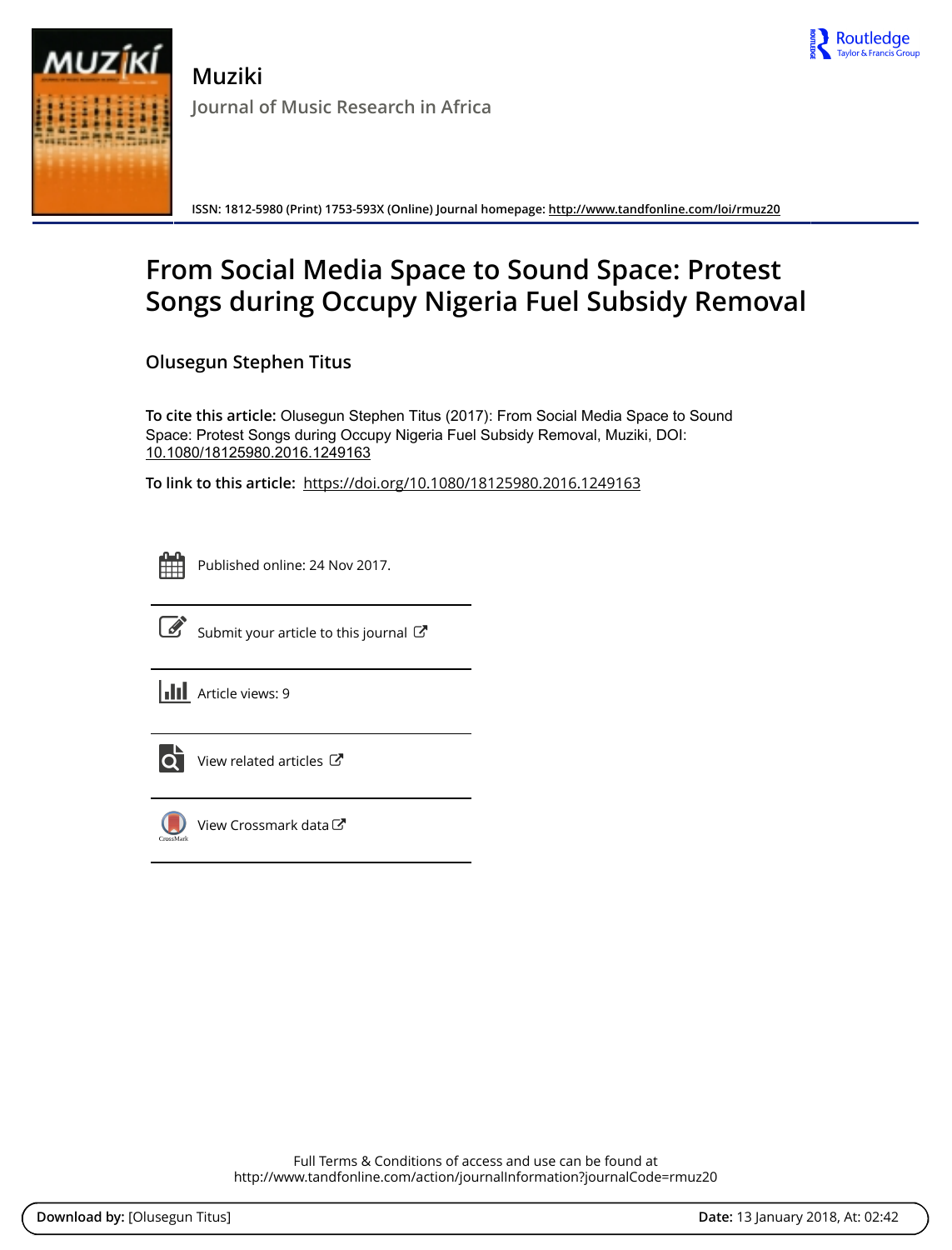# FROM SOCIAL MEDIA SPACE TO SOUND SPACE: PROTEST SONGS DURING OCCUPY NIGERIA FUEL SUBSIDY REMOVAL

#### **Olusegun Stephen Titus**

Music Department Obafemi Awolowo University Ile-Ife, Osun State, Nigeria segungeneral@gmail.com

#### ABSTRACT

Protests result from unpleasant situations and the need for change in the social and economic conditions of the people. Music is often employed during protests. Several articles have been conducted on the Occupy Nigeria protest of 2012.However, little has been said about the musical sound space that mobilised the masses to embark on protest marches in Nigeria. This article focuses on sound space as employed during the Occupy Nigeria protest of 2012. It analyses the movements of people from the social media space to a musical space, as witnessed during the protests in Gani Fawehinmi Freedom Park, Ojota Lagos. It further analyses the content of the music of selected musicians, whose music was played, or who personally performed during the protest. Both primary and secondary data were used. The data included interviews with protesters and some musicians in Lagos state, Nigeria. Secondary sources included books, periodicals, journals, the use of YouTube videos of the protesting masses, as well as information sourced from the net. Based on Deprivations-Frustrations-Aggressions and critical discourse analysis (CDA) theories, the findings show that the organised protest started on the media space and was sustained through the sound space at the Gani Fawehinmi Freedom Park. The article further argues that the music space was not a jamboree, but a revolutionary movement against the government of the day in Nigeria.

**Keywords:** fuel subsidy; music performance; Nigeria; protests; Nigeria; sound space



Muziki Volume | Issue | 2017 | pp. 1–20 www.tandfonline.com/rmuz20

https://doi.org/10.1080/18125980.2017.1249163 ISSN 1753-593X (Online), ISSN 1812-5980 (Print) © Unisa Press 2017

 $\sum_{\substack{\mathbf{g}\\ \mathbf{g}}} \sum_{\substack{\mathbf{Taylor} \&\ \text{Francis Group}}}$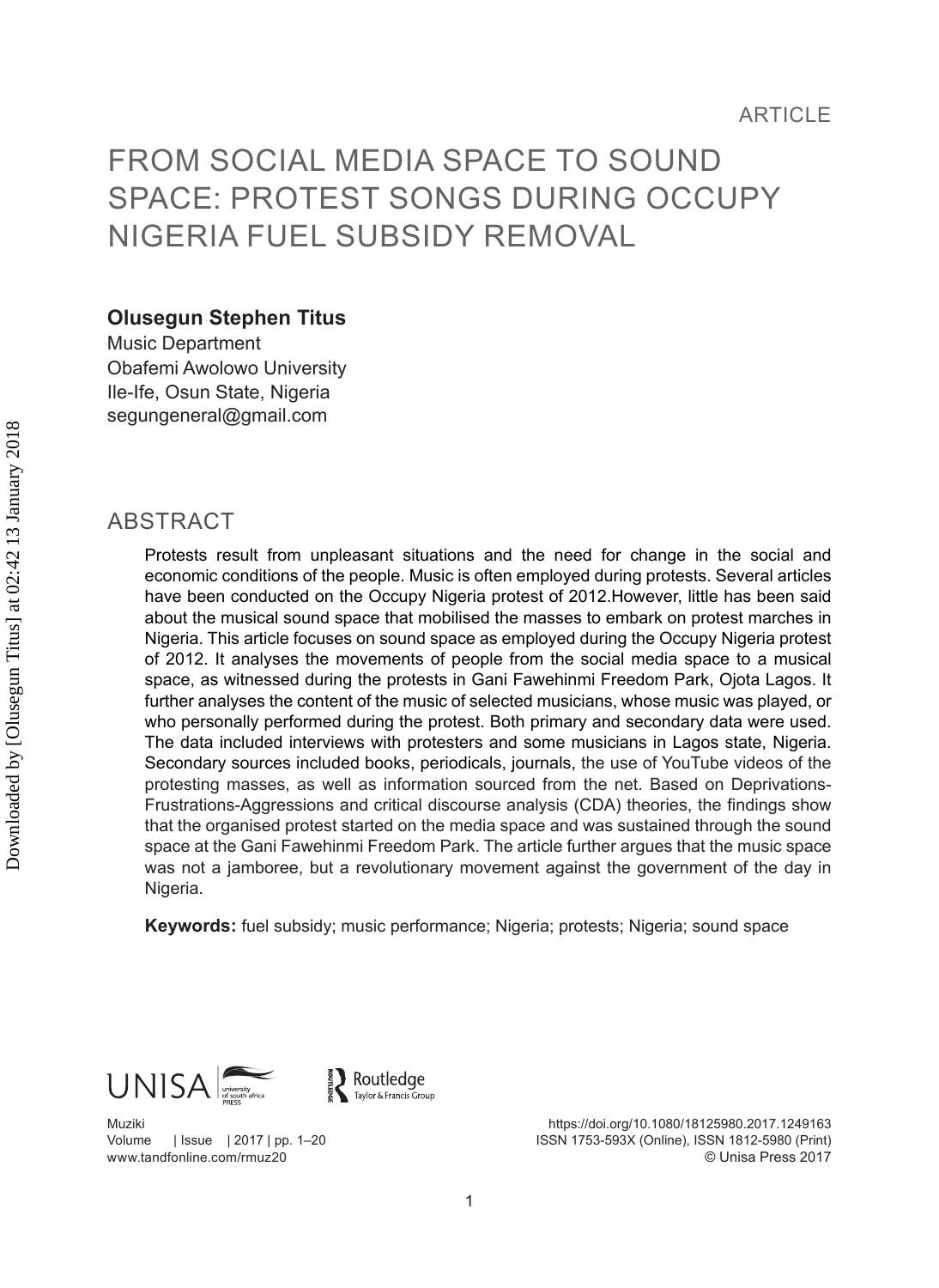#### INTRODUCTION

Music has the power to educate about current burning issues on national policies. In addition, the socio-political life of the people is embedded in their music, and this includes the roles played by individuals and groups. The objective of this article is to critically analyse the transition and mobility of people from social media space to sound space. The article argues that music has a mobilising effect, as well as the ability to sustain protests; as was the case with the Lagos protest.

In traditional Yoruba society, music has always occupied a unique place in the preparation, mobilisation, and execution of wars. The importance of songs in instigating conflict is aptly captured by a Yoruba proverb that says '*orin ni isaaju ote*', meaning "songs herald hostilities" (Olarewaju 2011, 3). Ilesanmi (1998,1794) examines the significance of drumming, chants, and songs among the Yoruba, and asserts that beyond their entertainment roles, these activities fulfil religious, social, military, and revolutionary purposes. As a communicative device, songs are employed to inspire warriors and for launching verbal assaults in inter-personal conflicts. Songs of assault are always accompanied by cheering, laughing, and savouring of the exchanges, until the conflict translates into a brawl. This implies that that the metaphors or linguistic devices employed in songs are not as innocent as they seem; and should be taken seriously. Songs of assault have been sung from time immemorial and have been employed, not only to instigate conflict on a personal level, but as politically effective weapons as well.

This article attempts to answer the following questions: *How does the mobility of people from social media to sound space occur in the Occupy Nigeria Protest? How does sound space help sustain the environment of protest?* And finally, *How are analysed textual protest songs played and performed?*

As indicated earlier, this article is based on Deprivation-Frustration-Aggression and critical discourse analysis (CDA) theories.

## DEPRIVATION-FRUSTRATION-AGGRESSION AND CRITICAL DISCOURSE ANALYSIS THEORIES

The Deprivation-Frustration-Aggression model offers a psychological explanation for conflict, violence, and unrest in society. It holds that people rebel due to the discrepancy between their expectations and what the government of the day is actually offering. Gurr (1970) asserts that instead of an absolute standard of deprivation, a gap exists between expected and achieved welfare, that brings about collective discontent. This theory also applies to individuals who may have a sense that their own welfare is not taken into consideration like that of others. The Deprivation-Frustration-Aggression theory has been used to explain different kinds of political violence, and is aptly applied to protest rallies and songs of mobility witnessed in the Occupy Nigeria protests. Nigerians were dissatisfied with the government and its policies in the face of hunger, unemployment, homelessness, lack of education, and other basic needs in general.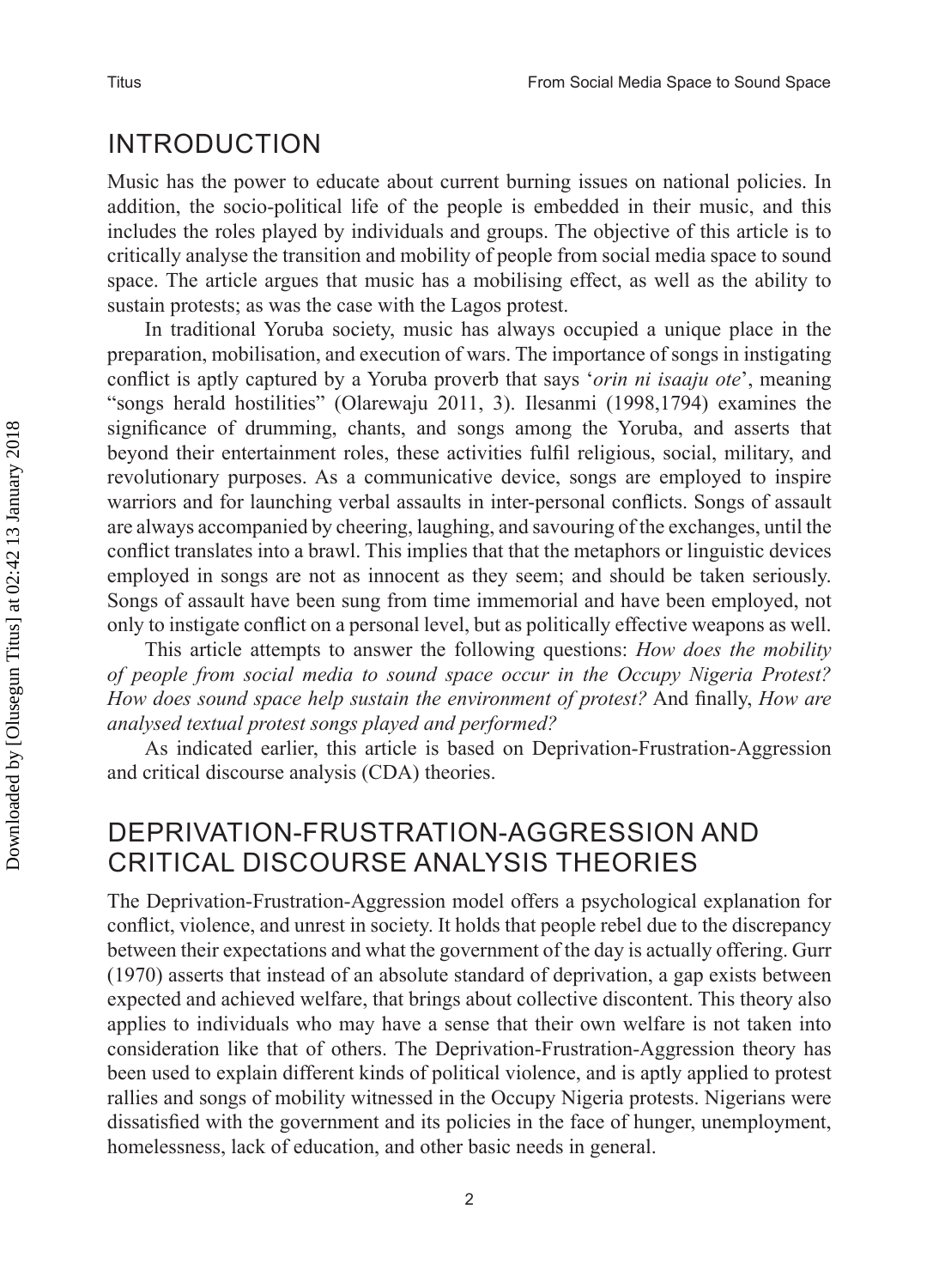Gurr again notes that Deprivation-Frustration-Aggression is a term used to denote the tension that develops from a discrepancy between the "ought" and the "is" of collective value satisfaction. This gap between an individuals' expectation and achieved welfare results in collective discontent. The concept of Deprivation-Frustration-Aggression dates back to ancient Greece. Aristotle articulated the idea that revolution is driven by a *relative* sense or feeling of inequality, rather than an *absolute* measure. According to Gurr, "For Aristotle the principal cause of revolution is the aspiration for economic or political equality on the part of the common people who lack it, and the aspiration of oligarchs for greater inequality than they have, i.e. a discrepancy in both instances between what people have of political and economic goods relative to what they think is justly theirs."(1970, 23) This sums up the Nigerian economic situation, where it was arguably said that a common Nigerian subsists on less than US\$2 a day. Gurr says this "perceived discrepancy between value expectations and value capabilities" is what leads to discontent.

How do feelings of relative deprivation translate into revolutionary protest songs? Gurr provides a psychological approach to explain how collective discontent is manifested as political violence. Gurr notes: "The primary source of the human capacity for violence appears to be the frustration-aggression mechanism the anger induced by frustration is a motivating force that disposes men to aggression, irrespective of its instrumentalities."(1970, 42) Gurr's descriptions depict the situation in Nigeria, where less than five per cent of the population is in control of the country's wealth, while the remaining 95 per cent languishes daily. However, Gurr was not the first scholar to identify a link between frustration and aggression. Dollard et al. (1939) were the first scholars to formulate the theory that frustration leads people to act aggressively (see Gurr). While examining the relationship between terrorism and frustration, Richardson (2011) argues that this frustration is caused by relative deprivation, and the resulting aggression is manifested as terrorism. I therefore argue that the Occupy Nigeria protest and the use of sound space can be explained in part by the Deprivation-Frustration-Aggression theory.

This article views song texts performed during the Occupy Nigeria protest as a form of protest discourse, which is also a form of a "discourse of resistance" (Putnam et al. 2005; Chiluwa 2012a). Chiluwa (2014, 2) asserts that this type of discourse is often characterised by strategies that highlight unequal power relations or some forms of oppression, either in an organisation or in society. In the neo-Marxist perspective, Putnam et al. 2005 (as quoted by Chiluwa 2014, 2) note that resistance is a function of the oppressive nature of capitalist modes of production that lead to the alienation of the workers. According to Putnam et al., discourse in this context, often serves as an expression or the construction of organisational subjectivity; and reveals how power relations serve to constitute particular identities and influence the resultant resistance or protest. At a personal or group level, discourse (of resistance) may serve as an expression of dissatisfaction or frustration with terms of employment or a way to renegotiate a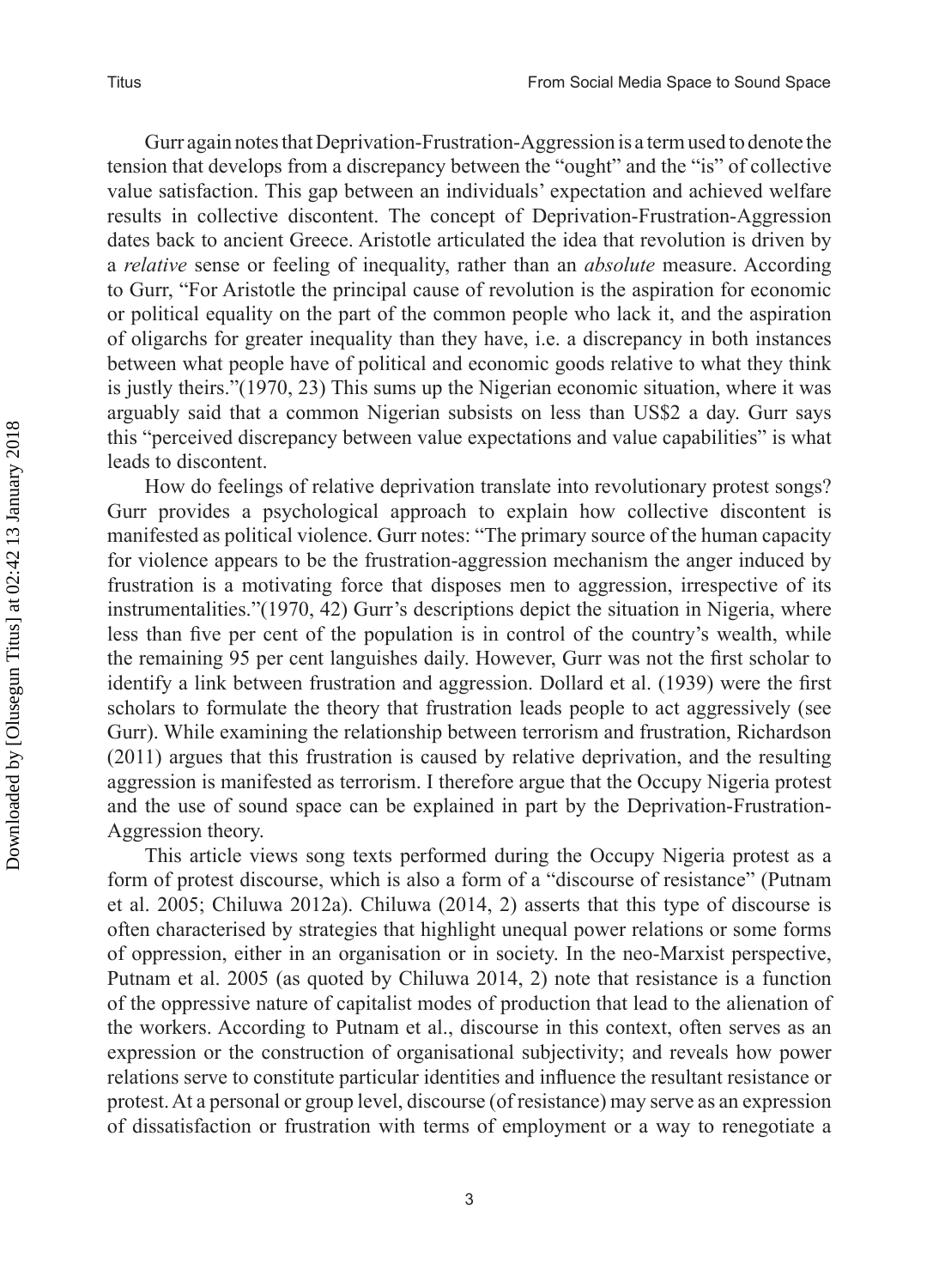new order/policy or a strategy for challenging prevailing social arrangements (Brown 2000 as quoted in Putnam et al. 2005). Hence, resistance is bound to occur where power (political, organisational, religious, etc.) exists and change is desperately needed (Chiluwa 2012a). This is true of the suffering of Nigerian citizens under its government. The lack of basic amenities has forced Nigerians to fight for their rights and privileges in subsidising fuel. An informant notes that the focus of the protest is to bring the government to understand, not only the plight of the common people in their daily struggles, worsened by the petrol prices, but also to draw their attention, and if possible, bring a revolution to Nigeria.

Chiluwa (2014, 3) argues that critical discourse analysis (CDA) is a type of discourse analysis that "aims to contribute to addressing the social 'wrongs' of the day (in a broad sense – injustice, inequality, lack of freedom etc.) by analysing their sources and causes, resistance to them and possibilities of overcoming them" (Fairclough 2009, 163). Hence, a critical discourse analyst will examine how certain levels of discourse (e.g. multicultural use of language in the music, especially songs performed during the protest rally), reveal value judgments and ideological perspectives. Ideology in this context, refers to ways in which individuals or groups/identities represent themselves or are represented by others.

According to Van Dijk (2005, as quoted by Chiluwa 2014, 6), ideologies go beyond the representation and legitimisation of class domination. Dominated groups (for example, the workers) also require a form of ideology as a basis for resistance. Ideological discourse very often reveals evidence of positive 'we" representations ("we" representing the workers, an ethnic group, or a particular political persuasion) and negative "other" representations ("other" being either the government or a political opposition group). Protest discourse in this study therefore, illustrates Van Dijk's (1998) ideological square (that is, the stressing of the positive actions of the "we" in-group and the negative actions of the "they" out-group). Also, the study analyses the songs as showcasing the pains of the common man and the economic gap between the political leaders and the governed in Nigeria.

In this study, Chiluwa's (2014, 8) claim that the ideological discourse in the Nigerian fuel subsidy withdrawal protests of January 2012 can be viewed as a means of resisting what workers perceive as an unfair and oppressive government policy is corroborated. Categories of ideological discourse analysis using Chiluwa's (2014) analysis includes (i) singers' description, involving the positive "we" in-group description and negative "other" out-group representation) and (ii) the activity and goal description of the singers.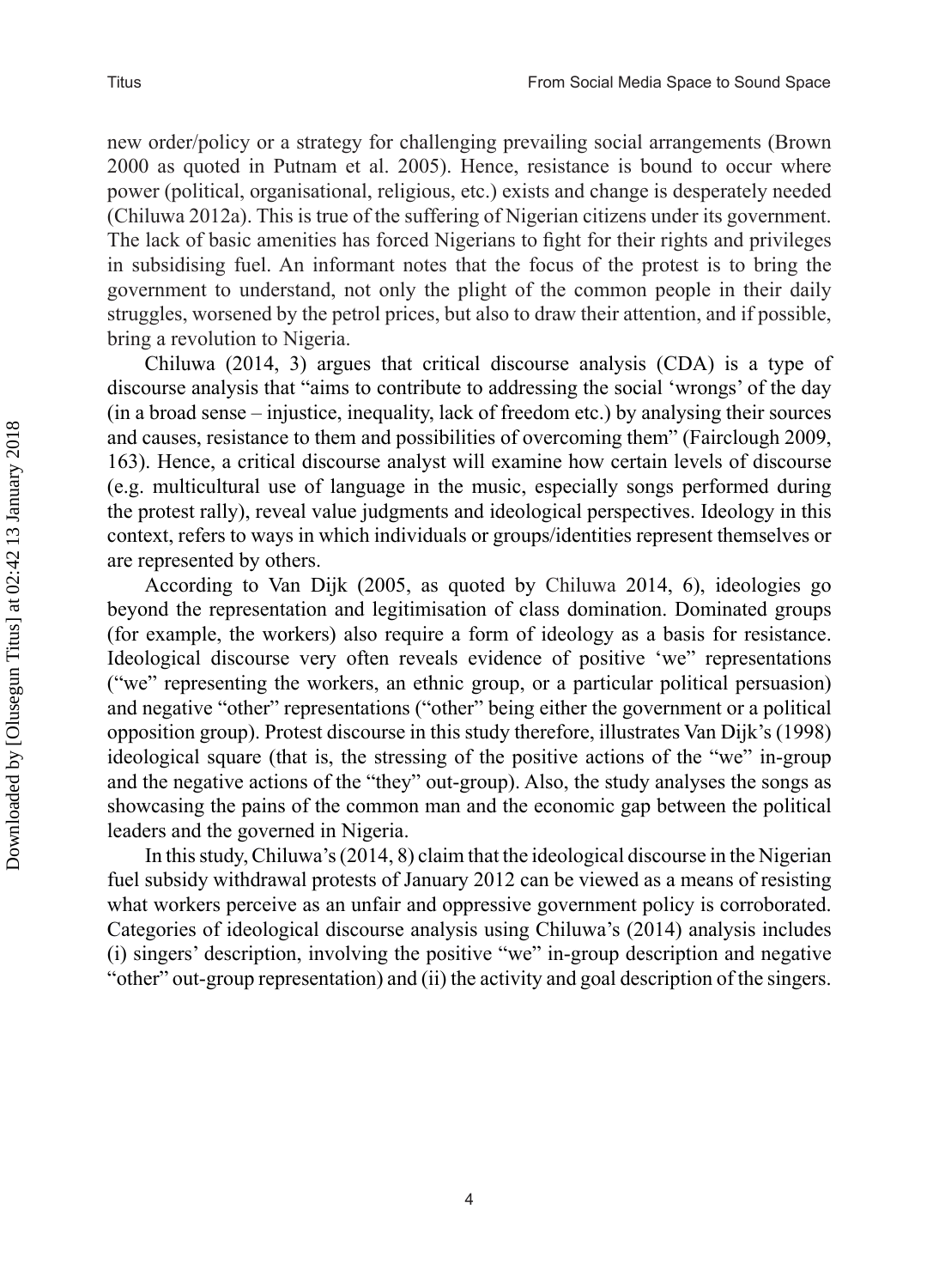### PROTESTS IN NIGERIAN HISTORY

Protests, whether peaceful or violent, are not new occurrences in Nigeria—the country has been contending with protest, from the pre-colonial era to colonial times and into the post-colonial era. The notable earliest protests, according to Okonkwo (1998, 23), include protest action by Aba women in 1929. The "riots" or war, led by women in the provinces of Calabar and Owerri in south-eastern Nigeria in November and December 1929, became known as the Aba Women's Riots in British colonial history, or as the Women's War in Igbo history. Thousands of Igbo women organised a massive revolt against policies imposed by British colonial administrators in south-eastern Nigeria, presenting the most serious challenge to British rule in the history of the colony. The Women's War took months for the government to suppress and became a historic example of feminist and anti-colonial protest.

The roots of the riots evolved from 1 January 1914, when the first Nigerian colonial governor, Lord Lugard, instituted the system of indirect rule in southern Nigeria. Okonkwo (1998, 25) asserts that under this administration British administrators would rule through appointed warrant chiefs. Within a few years the appointed warrant chiefs became increasingly oppressive. They seized property, imposed draconian regulations, and began imprisoning anyone who criticised them openly. Although much of the anger was directed at the warrant chiefs, most Nigerians knew the source of their power; the British colonial administrators. Colonial administrators added to the sense of grievance when they announced plans to impose special taxes on the Igbo market women. These women were responsible for supplying food to the growing urban populations in Calabar, Owerri, and other Nigerian cities. There were fears that these taxes would drive many of the market women out of business and seriously disrupt the supply of food and other goods available to the populace. In November 1929, thousands of Igbo women congregated at the Native Administration centres in Calabar and Owerri, as well as other smaller towns to protest against the warrant chiefs and the taxes to be imposed on them. Using the traditional practice of censoring men through all night song and dance ridicule (often called "sitting on a man"), the women chanted and danced, and in some locations, forced warrant chiefs to resign from their positions. The women also attacked European-owned stores as well as Barclays Bank, and broke into prisons, and released prisoners. They also attacked Native Courts run by colonial officials, burning many of them. Colonial police and troops were called in, and fired shots at the crowds that had gathered at Calabar and Owerri, killing more than 50 women, and leaving over 50 wounded. During the two-month "war" at least 25 000 Igbo women were involved in protests against British officials. The Aba Women's war forced colonial authorities to drop their plans to impose taxes on the market women, and to curb the power of the warrant chiefs. The women's uprising was regarded as the first to challenge British authority in Nigeria and West Africa during the colonial period.

Another women's protest, according to Okonkwo (1998, 28), was led by the mother of Anikulapo Fela, Funmi Ransome Kuti, against the reigning Monarch, Alake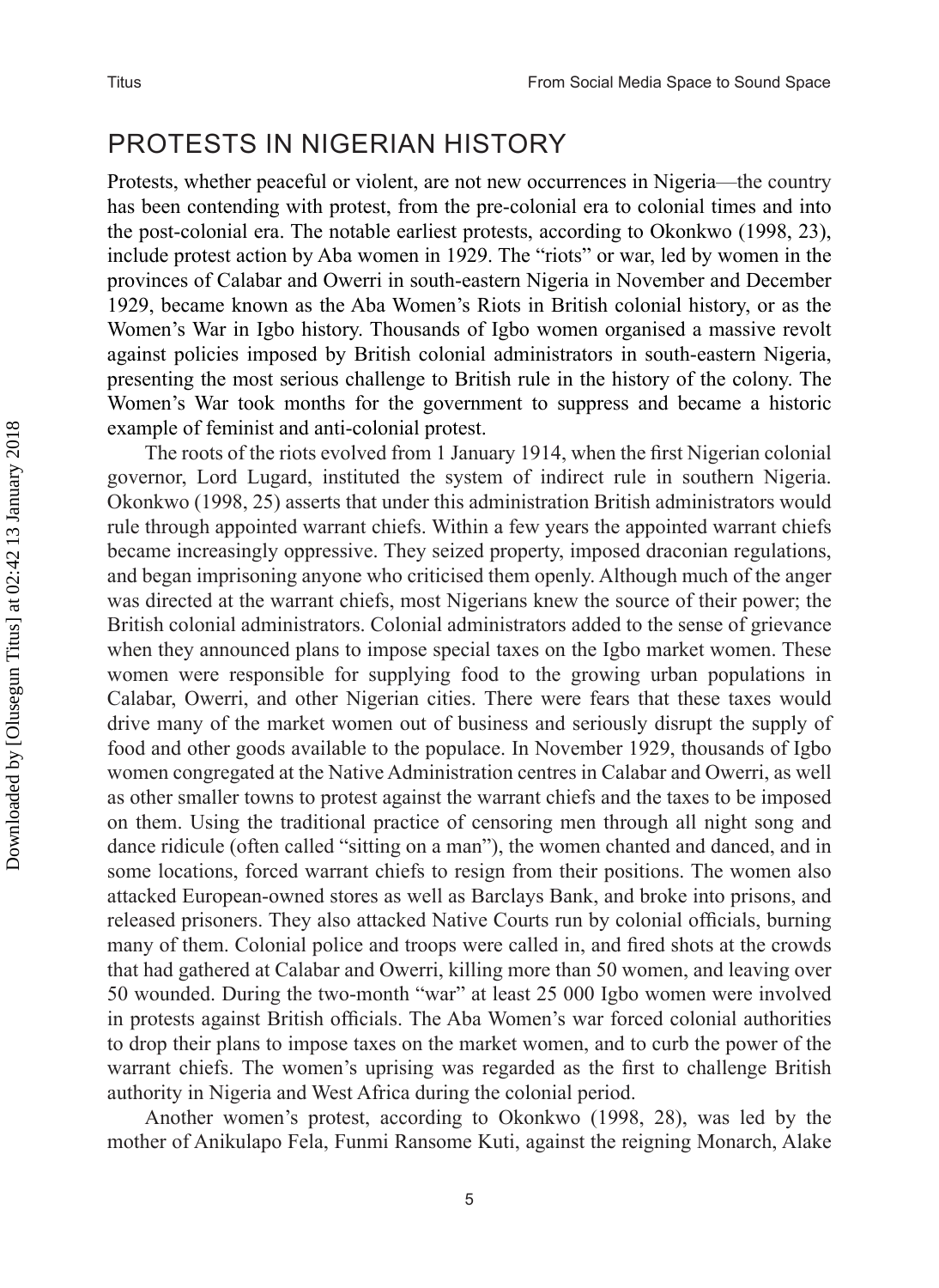of Egbaland, which led to the dethroning of the Monarch in the early 1930s. Other protests, according to Okonkwo, include the land protest in 1912, the Nigeria Civil Service Protest of 1919, the 1978 popular student protest known as "Ali Must Go", against the then Commissioner for Education in General Obasanjo's military regime. There was also a protest action in western Nigeria against electoral processes; which led to loss of lives and property. This protest was commonly known as "Operation We Tie." I argue that the recent Occupy Nigeria protest was fuelled by the social media and sound spaces that were judiciously employed to mobilise the masses.

# OCCUPY NIGERIA SPACE: MOBILITY FROM SOCIAL MEDIA SPACE TO SOUNDS SPACE

Pickerill and Krinsky (2012), in describing, the general philosophy of the Occupy movement, note that there is a core claim to space in the form of deliberately challenging the privatisation of certain city sites—thus, the "occupy" or "sit-in" philosophy reenforces the need to reclaim space from the corporate sector. The movement also crafts and repeats slogans such as "we are the 99 per cent", which was powerful in establishing true democracy. Hence, the Occupy movement prefigured and envisaged a new society. Chiluwa (2014, 12) and Ayobade (2015, 1) assert that "Occupy" represents the revolutionary tactics of the Arab spring, and that it has since become the slogan in other countries and regions for similar actions (e.g. "occupy Frankfurt", "occupy Zurich", "occupy Hong Kong", etc.). Chiluwa (2014) notes that "Occupy Wall Street" protesters and members of similar movements in New York and other American cities, who claimed to represent 99 per cent of the American population, adopted a non-violent protest against social inequality in the United States; which they blamed on the assumed greed and corruption of the one per cent that wielded economic power. Chiluwa (2014) argues that "Occupy Nigeria" is slightly different from the "sit-in" and "camping" practice because, protesters did not just "occupy" a particular spot like Tahrir Square in Egypt or lower Manhattan in New York—they were angry workers and demonstrators on the streets, and major cities. In Nigeria the protestors occupied Express roads, chanting war songs and holding placards and green leaves, protesting against the controversial withdrawal of a fuel subsidy in Nigeria on 1 January 2012. Although the protesters did not "occupy" in the real sense of occupying a single location, they still chose to call their action "occupy Nigeria" because it articulated a collective civil engagement.

# SOCIAL MEDIA SPACE

Some writers have already discussed the role of social media in the organisation of the protest, so I will not dwell much on this aspect. However, I would like to focus on areas that have not been succinctly explained. Chiluwa (2014) and Hari (2014) note that the Occupy Nigeria protests, which were regarded as successful in terms of organisation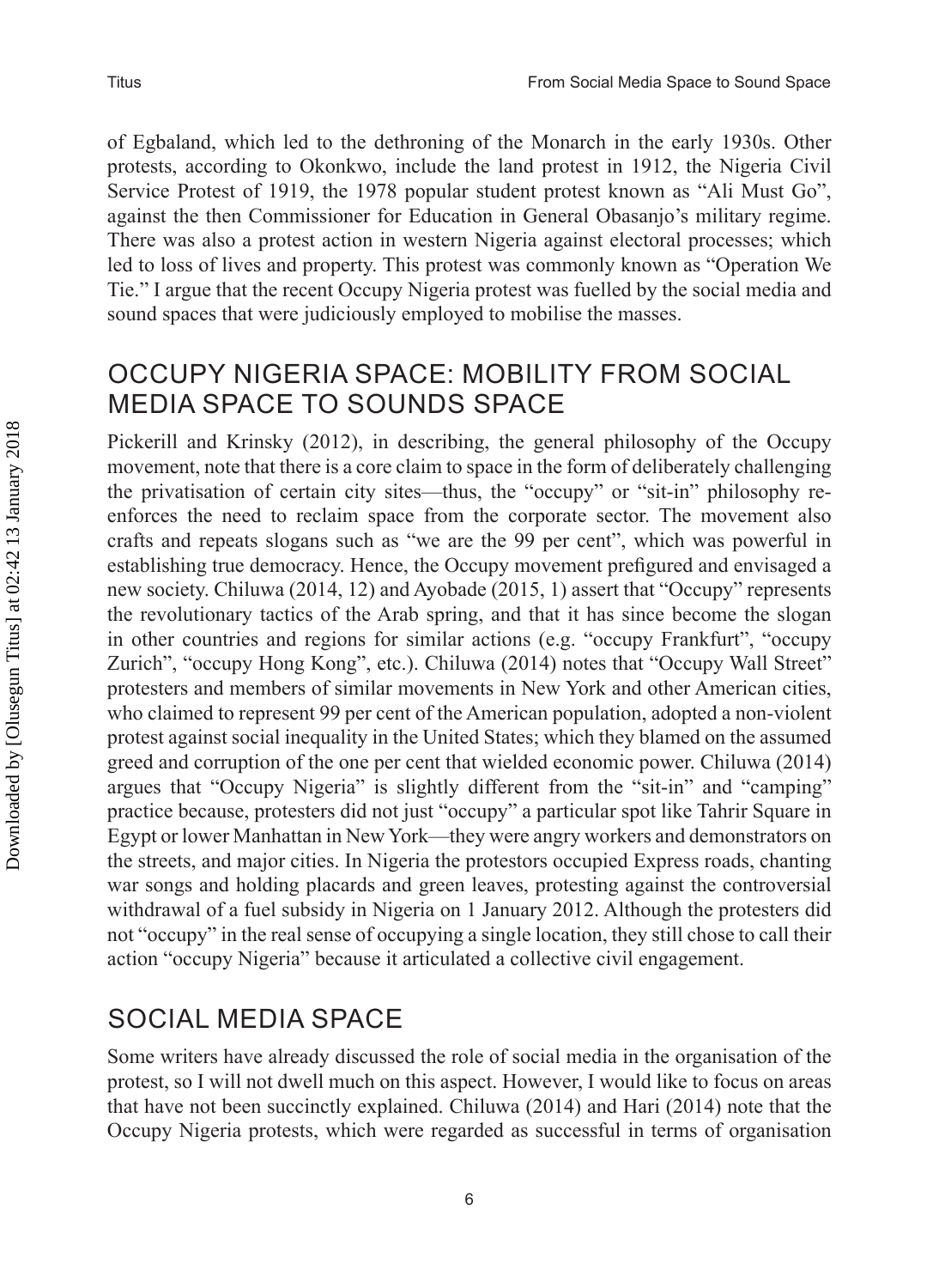and participation, were largely organised and mobilised through social media such as Facebook, Twitter, SMS text-messaging, as well as specialised political blogs. According to Deluca, Lawson, and Sun (2012, 12), social media create new contexts for activism that are not possible in traditional media, because they "foster an ethic of individual and collective participation and mobilisation, thus creating a norm of perpetual participation and that norm creates new expectations of being in the world."

As Chiluwa (2014) observes, since its creation in February 2004, Facebook has become a household name; and is today the biggest and most popular social networking site. Facebook is also regarded as the popular social network site used by young Nigerians (Asoto 2011).

Apart from being used as a leisure activity, Facebook has become a valuable resource for monitoring the political mood of the country; especially because it provides people a forum to make their voices heard (Cleveland 2010). It is mostly the younger generation who are involved in Facebook activities in Nigeria, with about 71 per cent falling within the age bracket 18–34 (Socialbakers.com). Of greater interest in recent times is the adaptability of online social networks, particularly Facebook and Twitter, for social activism and protests. The successes of the Tunisian protests and the initial Egyptian protests that ousted Hosni Mubarak, for example, have been attributed to Twitter and Facebook. Libyan protesters also utilised Twitter and Facebook in the protests that ousted Muammar Gaddafi to mobilise themselves and coordinate their activities (Raddatz 2011; Chiluwa 2012b).

In Nigeria, Twitter, blogs and online forums have also been used for social mobilisation and political participation (Ifukor 2010; Chiluwa 2012a; 2012b). Several scholarly works on social protests and activist movements on the internet support the view that indeed the internet and ICTs influence the ways in which activists communicate, collaborate, and demonstrate in a significant way (Vegh 2004; Garrett 2006; Tao 2011; Idle and Nunns 2011). According to Shirky (2011), social media have become a coordinating tool for nearly all the world's political or protest movements. In this way, the Internet has enabled a networked population to gain greater access to information and more opportunities for collective action and increased freedom to demand change. Social media not only provides a platform for civil protests, but also makes it possible for participants from multicultural backgrounds to express their cultural identities; as is the case with Nigeria. Heyd (2014, 38) observes that some Nigerian online forums (e.g. Nairaland, as in Facebook) are used for "doing race and ethnicity", where cultural labels and multicultural/linguistic identities enable participants to engage in "narratives of belonging." Some of the forums are even established along ethnic lines, such as "Oduduwa net" (for Yoruba speakers) and "Igbo net" (for Igbo speakers) (Ifukor 2011). On Facebook or online forums, socio-cultural labels and greeting formats such as "Igbo nma ma nu" (equivalent to "hello Igbo") or "Udo gadi" (i.e. "there shall be peace" in Igbo) or linguistic behaviours such as codeswitching (i.e. standard Nigerian Englishpidgin/standard Nigerian English-local languages) are used for cultural identification and solidarity, that are necessary for collective action (Chiluwa 2012b).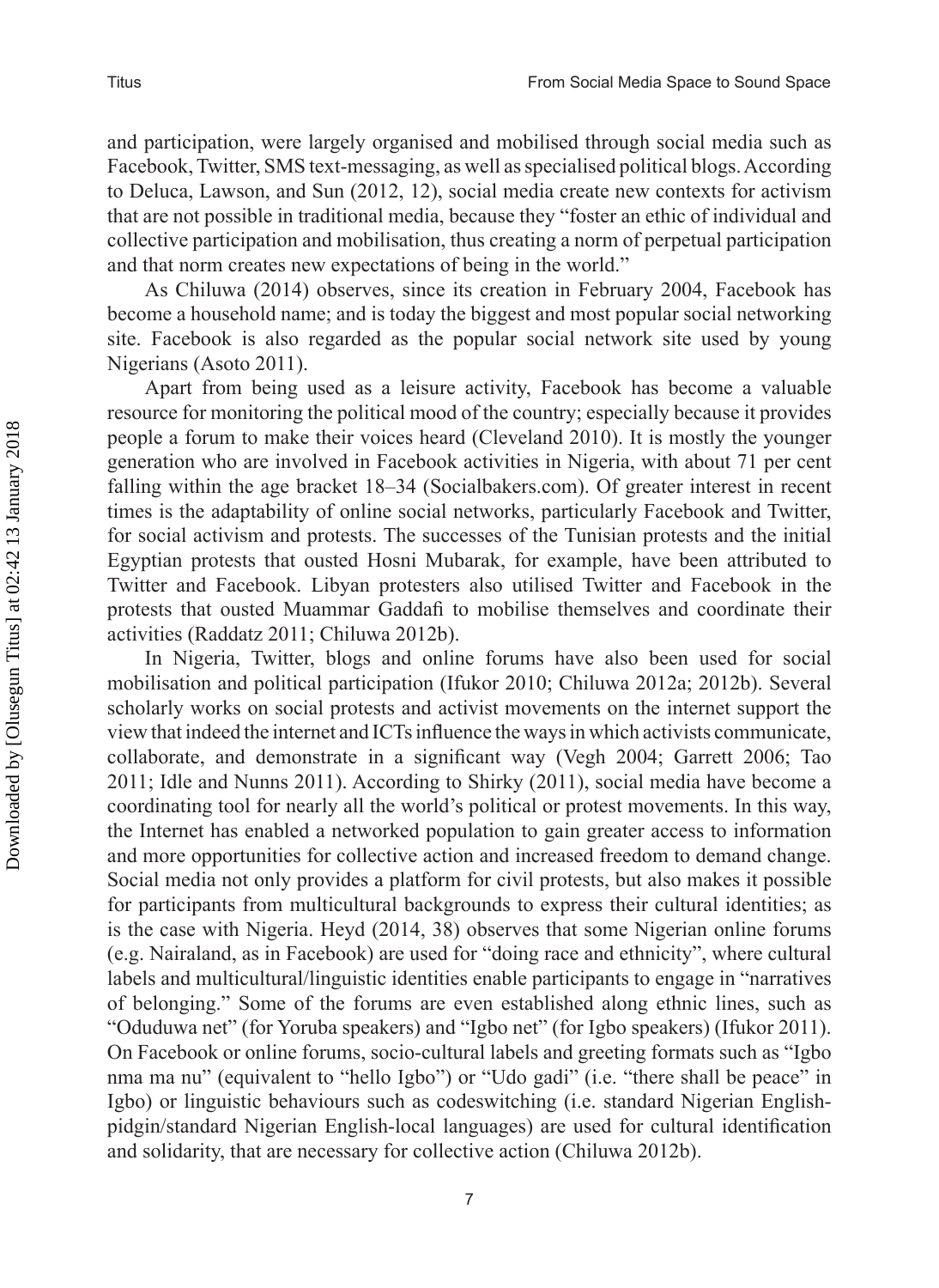# POLITICAL SPACE AND FUEL PRICE INCREASE AND SUBSIDY IN NIGERIA

Nigeria is endowed with natural resources that include crude oil. Since Nigeria's first export of crude oil in 1959, it has become the major contributory mobiliser to the country's economy. Nigeria is rated Africa's second largest producer of crude oil after Libya (Omotoso 2010). The huge revenues realised since the inception of production and exploration of the oil in the country have not however, benefited the majority. Instead, there have been widespread protests of various degrees from different quarters against short supply and steady increases in the pump prices of refined products. As a sequel to this situation, the federal government had to come up with the policy of a fuel subsidy, with the aim of reducing the prices of the products, thereby minimising the direct burden on the masses.

Subsidy is money that is paid by the government or an organisation to reduce the cost of producing goods and services so that the prices can be low (Hornby 2005). The fuel crisis has become a common phenomenon in Nigeria. The breakdown of refineries because of bad management and lack of maintenance has aggravated the cost of oil. The federal government unequivocally stated that by removing the fuel subsidy it would be saving about U\$1.3 trillion per annum, which it had earmarked for shoring up other sectors of the economy, such as infrastructure provisions; particularly for the effective downstream operation. However, the Federal government has not been able to convince Nigerians that the oil subsidy will be judiciously utilised in the interest of the masses. The Federal government has it on record that the fuel subsidy has been consistently removed from 1986; during President Babangida administration; and yet Nigerians have no cause to smile. For instance, the table below shows the various fuel subsidies removed by the past regimes in Nigeria.

| Year | <b>Regime</b>                  | <b>Former Price</b> | Increased<br>price | Difference in<br><b>Increase</b> |
|------|--------------------------------|---------------------|--------------------|----------------------------------|
| 1986 | President Ibrahim<br>Babangida | From 23K            | 70kobo             | 47kobo addition                  |
| 1993 | <b>Chief Ernest Shonekan</b>   | 70kobo              | H5.00              | 30 kobo                          |
| 1994 | General Sani Abacha            | H5.00               | $\#$ 11.00         | H6.00                            |
| 1998 | Gen. Abdulsalami               | #11.00              | $\bigstar 25.00$   | ₦14.00                           |
| 1998 | Gen. Abdulsalami               | H25.00              | $\text{H}20.00$    | H5.00                            |
| 1999 | President Obasanjo             | H20.00              | N <sub>30.00</sub> | #10.00                           |
| 2000 | President Obasanjo             | $\text{H}30.00$     | $\text{H}22.00$    | $\#8.00$                         |
| 2002 | President Obasanjo             | $\text{H}22.00$     | #26.00             | H4.00                            |
| 2003 | President Obasanjo             | H26.00              | #40.00             | #14.00                           |

**Table 1:** Removal of fuel subsidies between 1986 and 2016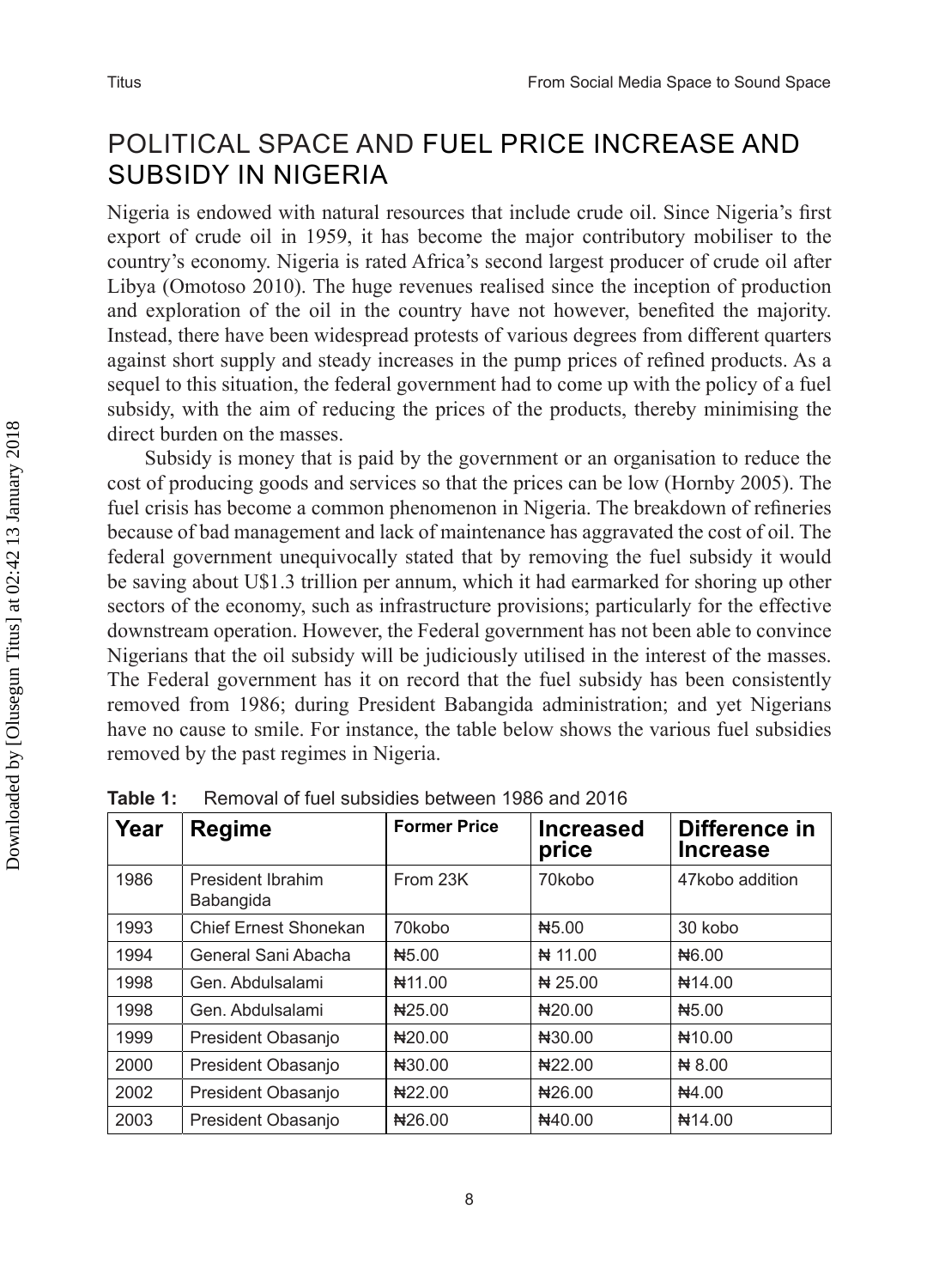| 2003 | President Obasanjo | #40.00             | N <sub>34.00</sub> | N <sub>8.00</sub> |
|------|--------------------|--------------------|--------------------|-------------------|
| 2006 | President Obasanjo | N <sub>34.00</sub> | <b>N40.00</b>      | No.00             |
| 2007 | President Obasanjo | <b>N40.00</b>      | <b>N75.00</b>      | N35.00            |
| 2009 | President Yar'Adua | <b>N75.00</b>      | N65.00             | $-$ N+10.00       |
| 2012 | President Jonathan | N65.00             | #149.00            | No.84             |
| 2012 | President Jonathan | #149.00            | Ne 97.00           | # 52.00           |
| 2015 | President Jonathan | Net 97.00          | <b>N87.00</b>      | $H - 10.00$       |
| 2016 | President Buhari   | <b>N87.00</b>      | N145.00            | ₦ 58.00           |

**Source:** *Afonne 2011; Titus 2016* 

From the table above, it is apparent that the price of petroleum products has steadily increased since 1986. In this regard, it is not out of place to state that Nigerians have never experienced good times or moments of joy, owing to the withdrawal of oil subsidies. This move contributed to rising level of poverty, as a result of unemployment, which was estimated at around 65 million people. Uncontrolled inflation, lack of health facilities, and other social problems are some of the factors that culminated in the nationwide organised protest, accompanied by the music of Fela Anikulapo and stage performances by different artists such as Eedris Abdukareem, African China, Saidi Osupa, Femi Anikulapo Kuti and others. These performances kept the spirit of the protesters alive; despite threats to their lives. The Federal government was left with no option but to reduce the price of petrol.

# SOUND SPACE IN OCCUPY NIGERIA RALLIES

Music performance plays a central role with regard to artistic expression and experience in African tradition. Musical performance in Africa maintains an integral relationship with other aspects of life. A notable feature of this interaction is the fact that music is often performed in a multimedia context in which dance, elaborate costumes, mime, poetry, and drama are featured in a total theatre spectacle. The location of this total theatre spectacle within the context of religious, social, and political activities underlies this indigenous perception of music. As an expressive idiom, it is characterised by an engaging interaction between professional musicians and communities. Music performances of notable Nigerian musicians, especially the late Fela Anikulapo Kuti, Abdulkareem Idris and Chinagorom Onuoha performed at the rallies. The songs of the late Fela especially energised the protesters. Recordings by artists such as Abdulkareem Idris, Osupa Saheed, Femi Anikulapo, and Chinagorom Onuoha, popularly referred to as African China, were played while the musicians themselves led the singing during the organised protest.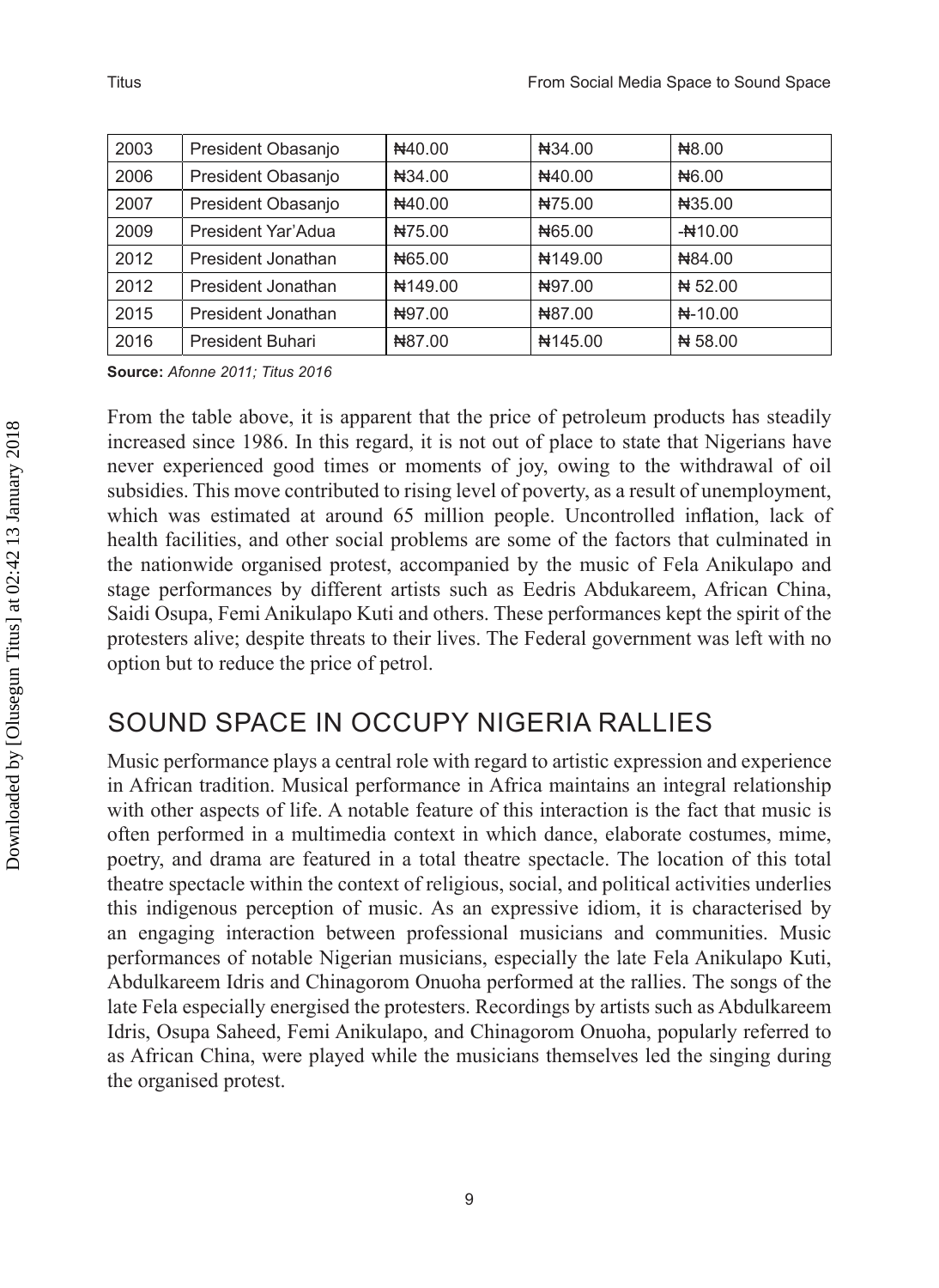## Fela Anikulapo Kuti

Much has been written about the musical icon, Fela Anikulapo Kuti. According to Olaniyan and Olorunyomi (2005, 23), Fela started out with the Koola Lobitos in 1961 in London. Returning to Nigeria in 1963, he coined a new style of music (Afrobeat); by combining James Brown's funk music, highlife, and jazz styles. In 1966 he joined the Highlife Jazz Band. In 1968, after visiting the United States of America (USA); and being influenced by the black power movement, he added sociopolitical lyrics. Persecuted by the Nigerian government, he became the voice of the oppressed. Some of his albums include *Everything Scatter* (1975), *Zombie* (1977) —perhaps the most popular album during the era, containing four jams (*Zombie*, *Mister Follow Follow*, *Observation Is No Crime*, *Mistake*, *No Agreement* (1977)) —with two jams (*Sorrow Tears* and *Blood* (1977)) featuring the United States trumpet player Lester Bowie intense and uncompromising, dedicated to yet another police raid that landed him in jail— the *EP Suffering and Smiling* (1977), *Unknown Soldier* (1979), *International Thief Thief* (1980), *Authority Stealing* (1980), *Coffin for Head of State* (1981), among others. Some texts from Fela's songs performed during the 2012 fuel subsidy removal protest are provided below.

Water, light, food, house Wetin do dem, wetin do dem You mean you no know When I tell you, you will hear dem Dat be say you no de for Nigeria May be u de come from America, abi London abi, Germany You go know, plenty, you go know Na so so water for Africa Plenty plenty water for Africa Water underground, water over ground water in the air *ordinary Water to drink for man n ko o E no de.*

[Water, light, food and house What is wrong with these? You mean you don't know? When I explain to you about the condition of Nigerians you will know I am sure you are not from Nigeria Maybe you don't live in Nigeria And hopefully you just came from America, London or Germany Maybe you just came to visit someone in Nigeria. The situation of water, light, food security and housing is terrible in Nigeria There is water everywhere yet none to drink, the government has power to finance these basic needs to ameliorate the poor but they will not do that.]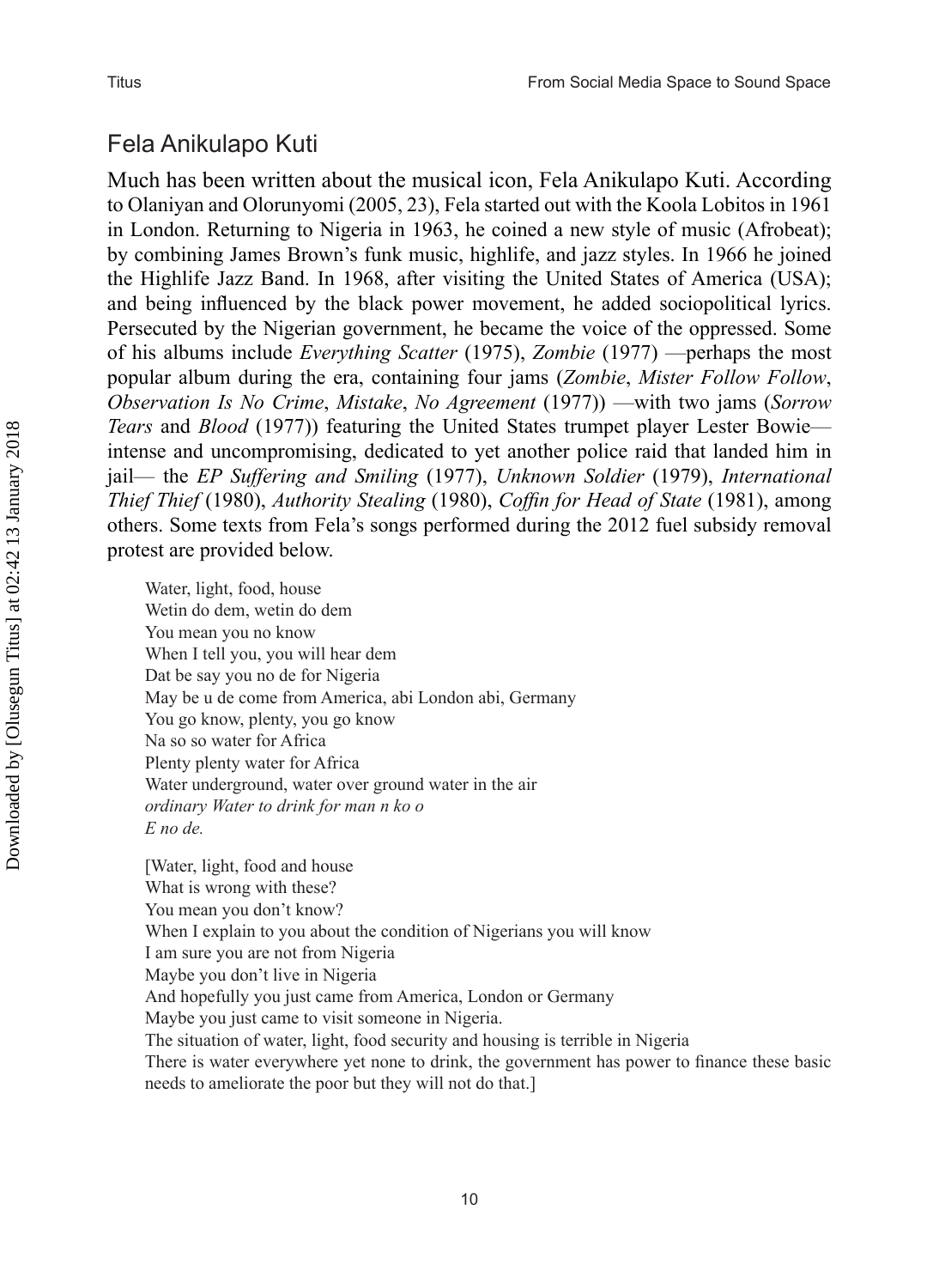The singer depicts the lack of basic amenities in Nigeria; despite the economic gains that are daily accruing from oil. The song explicates the suffering masses lacking water ("which we have in abundance"), housing, food and light. Another song used during the subsidy removal protest is titled *No Agreement:*

I no go gree make my brother de homeless make I no talk, I no go gree make my brother hungry make I no talk No agreement today no agreement tomorrow No agreement today no agreement tomorrow.

[I will not agree for my fellow citizens to be homeless and you say I should not sing about it, I will not agree that Nigerian citizen will be going hungry and you say I should not sing bout it I will not agree today neither will I agree tomorrow.]

# A NO GO 'GREE

FELA ANIKULAPO-KUTI



**Figure 1:** A No Go 'Gree (Kuti): Scored by the Researcher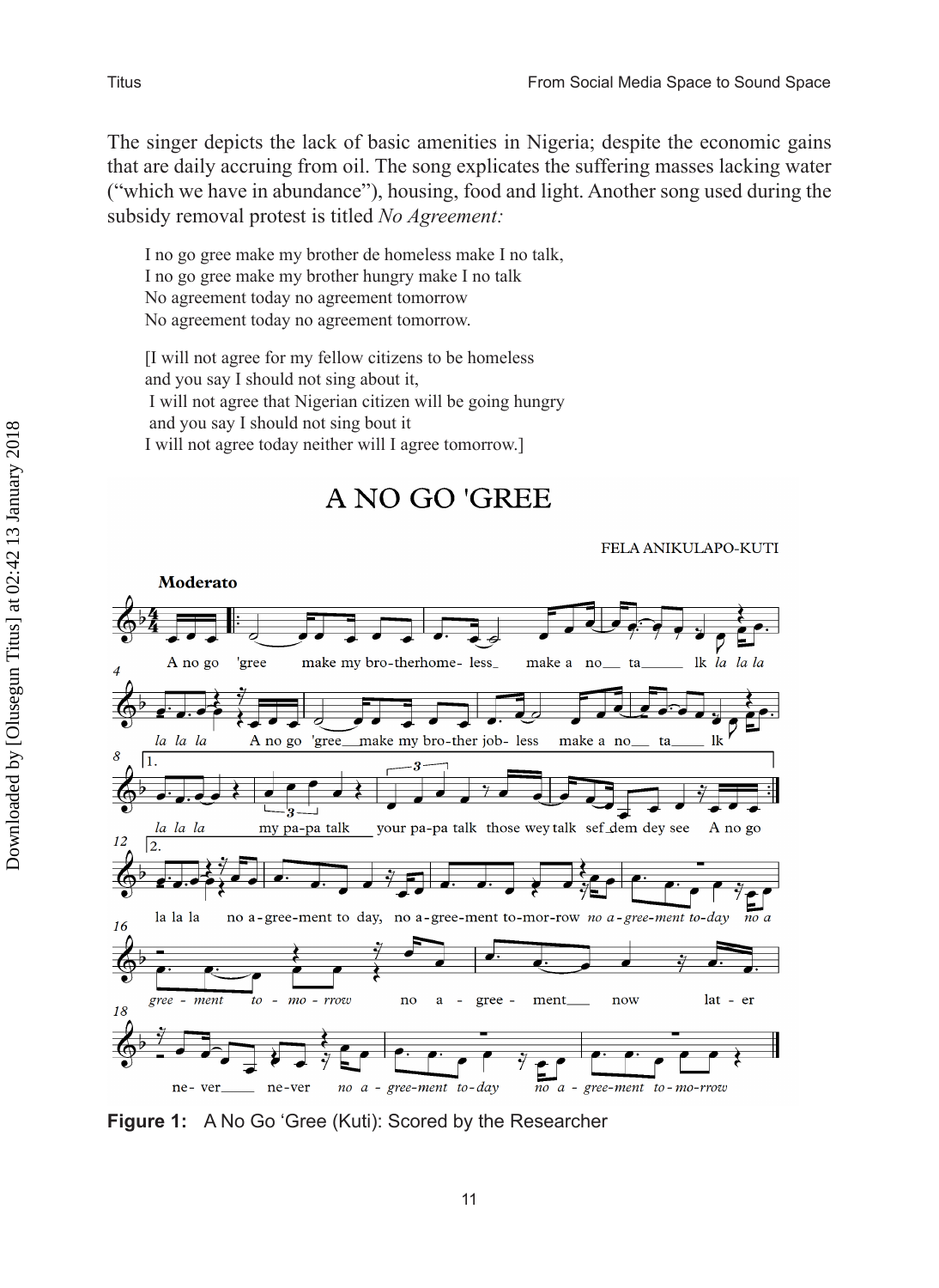In the above song Fela claims that he will never be quiet for as long as the common people of Nigeria go hungry every day. The song reveals the common life and the level of poverty in Nigeria; while those in political power are wasting the taxpayers' money, traveling around the globe with the excess crude oil fund and money from past subsidy removals.

#### Eedris Abdulkareem

Eedris Abdulkareem, born Eedris Turayo Abdulkareem Ajenifuja, is a Nigerian hiphop artist. Born into a polygamous family in Kano, Nigeria, his father is from Ijesha, Osun State; and his mother from Ogun State. Raised in Kano, he adopted Kano State as his state of origin. His father resides in Lagos, while his mother continues to reside in Kano. In 2004, Abdulkareem's third album titled *Jaga Jaga* was launched. Its title track, which laments the corruption and suffering in Nigeria, was banned from radio airplay by Nigerian former President Olusegun Obasanjo in a televised address; although it continued to be played at nightclubs. The text of the song paints the picture of the life of common people in Nigeria. The message of the song is that the money realised from the oil industry should have been used to improve the living and social conditions for Nigerians.

Nigeria jagajaga, everything scatter scatter, poor man dey suffer suffer Gbosa, gbosa, gunshot inna de air NEPA won ti di regular 419 in Nigeria, Agege to ikeja na 100 naira, fuel scarcity na popular action film for Nigeria,. Everything scatter scatter, poor man dey suffer suffer, gbosa gbosa, gun short inna de air.

[Nigeria is in disarray, the poor people are getting poorer, And suddenly you hear *gbosa gbosa* gun shot in the air. (NEPA) National Electric Power Authority, now PHCN is a regular (419) movie in Nigeria, transportation from Agege to Ikeja in Lagos state is hundred naira fuel scarcities is a common popular action film in Nigeria.]

Some of the words have been repeated for emphasis. Words such as *jaga jaga*, *scater scater*, *suffer suffer*, *gbosa gbosa.* Such a repetition places the emphasis on the events in the life of the common Nigerian. The song analyses the daily struggles of the common man to get three meals a day, while the political armed robbers steal billions of Nigeria *Naira* on a daily basis— especially from withdrawn oil subsidies. When the price of fuel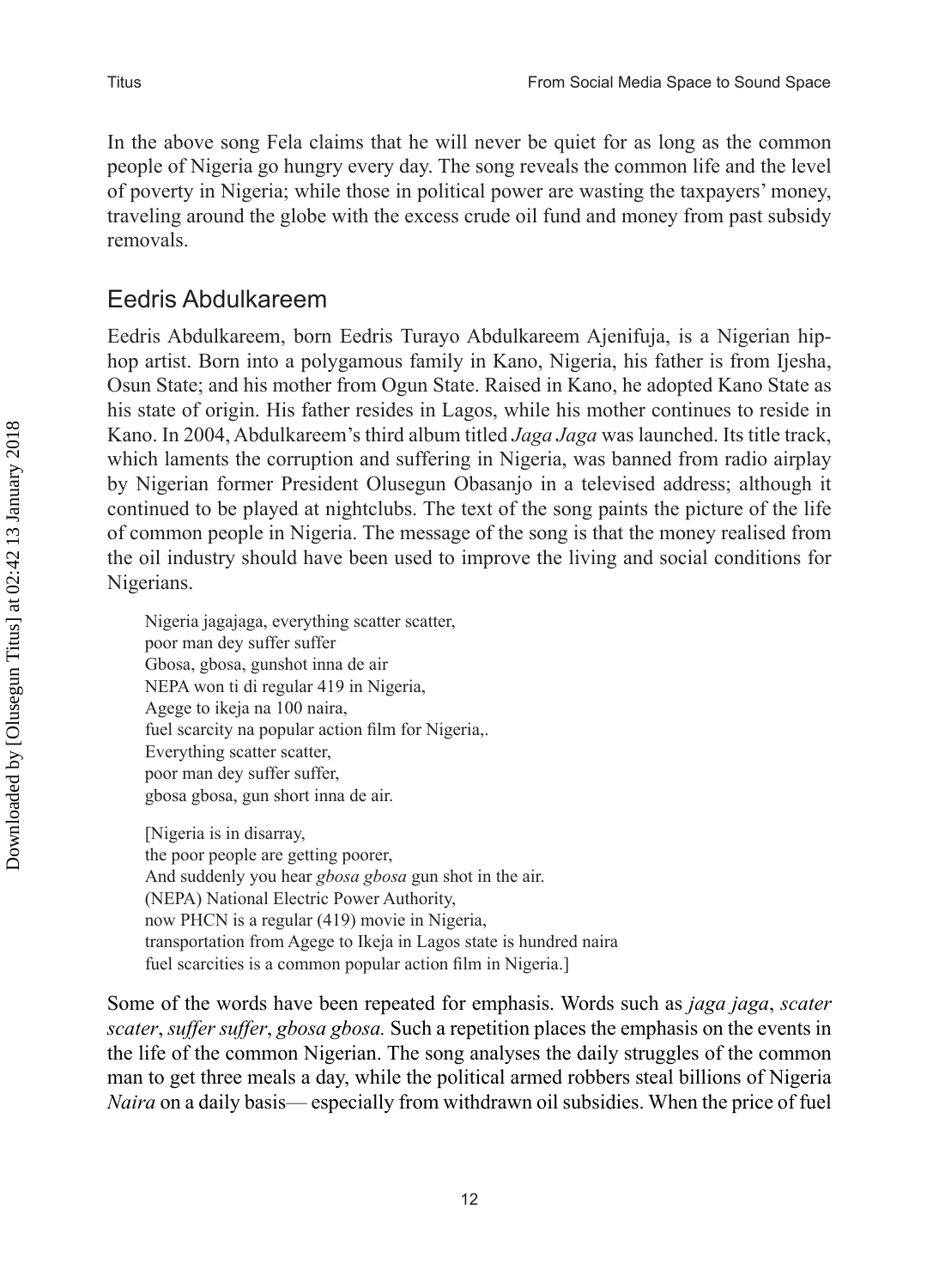goes up, the common man will find subsistence difficult and transport costs will increase as well; and so will the price of food and other commodities.

#### *Chinagorom Onuoha*

Chinagorom Onuoha, popularly known as African China, is an AJ (Ajegunle) breed. According to Onuoha, who is also the Chief Executive Officer of "A Entertainment", when he was still in primary school his Yoruba teacher struggled to pronounce his name correctly. To make things easier, he started calling him "China." Later, when he started his music career, he adopted China as his stage name, and added Africa to reinforce the fact that he is African. His music was also played during the subsidy protests.

Fuel e no dey, Brother transportation no dey, And our road e no good o What about the NEPA people o, We no get light everybody just dey halla Fuel no dey na how we wan survive, Many youth ready for work But as work no dey, Na how dey wan survive, We be giant of Africa.

[There is no fuel despite the rich and surplus produced daily, our roads are so bad and NEPA National Electrical Power Authority are terribly malfunctioning, how do we survive without fuel the little that is available is too costly for the masses.]

The singer argues that the removal of fuel subsidies makes the poor masses even poorer. The secrets and the revelations of the oil cabals after the protest brought government corruption under the spotlight.

#### Femi Anikulapo Kuti

Femi is one of the prominent sons of the music icon, the late Fela Anikulapo Kuti. Femi was at the rally to present songs to the protesters. Below is one of the songs he sang at the rally:

The common practice of our leaders is to chop our money and go. These leaders should be called stealers, For sure they no dey be our heroes. As dem they waka free, Dem live big, Remember na our money dem dey blow. See our brothers and sisters dey suffer o,because our leaders dem greedy o It is time to let dem know, This politics is not for show o, It is time to let dem know, this politics is not for sure, If you see Obasanjo,(where is our money)Make you ask him o (where is our money If you see Tinubu (where is our money)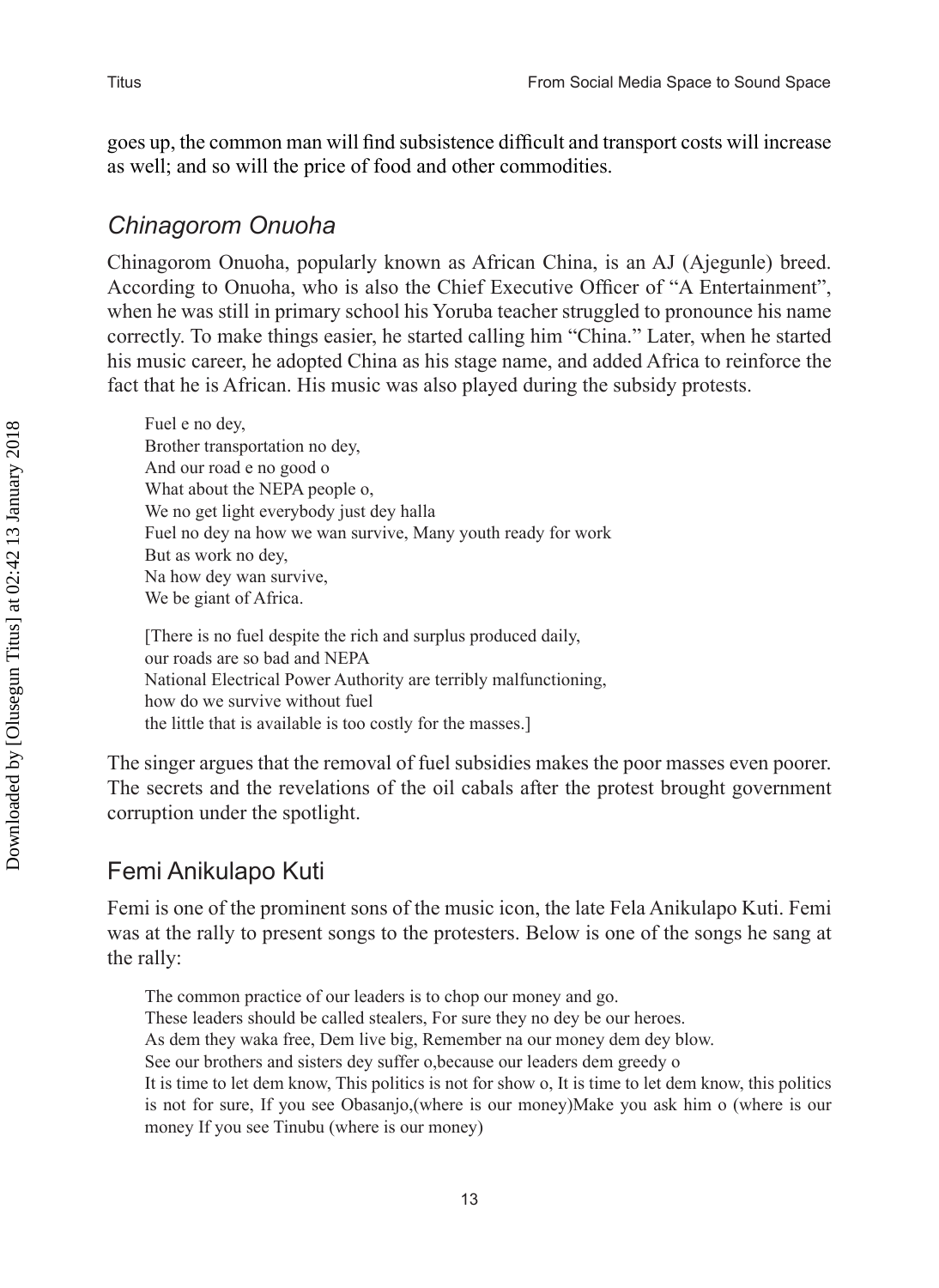Make you ask him say (where is our money) if you see Babangida (where is our money) make you ask him say (where is our money), if you see Ibori (where is our money) make you ask him say (where is our money).

[It is the common practice of our political leaders, to steal from the national treasury, these leader should be call armed robbers, surely they are not our heroes, as they move around so freely, and living so big, remember it is our money they are wasting around, see our brothers and sisters as they are suffering, it's because our leaders are covetous

it is time to let them know, this politics is not for show

if you see Obasanjo (where is our money) ask him that (where is our money

if you see Tinubu (Where is our money), ask him that (where is our money)

if you see Babangida (where is our money) ask him that (where is our money)

if you see Ibori (where is our money) ask him that (where is our money)].

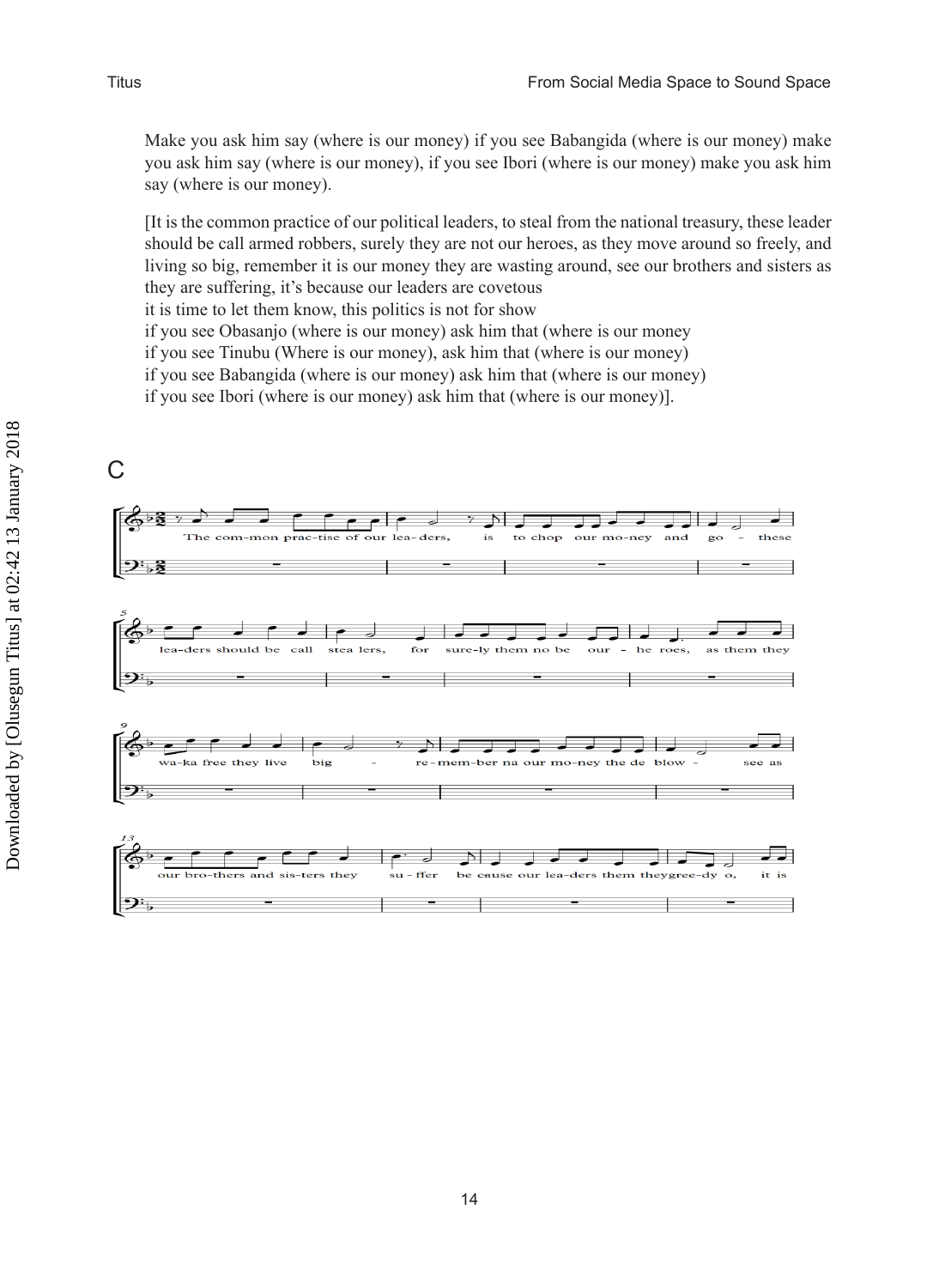

# DISCURSIVE ANALYSIS OF THE SONG TEXTS

Nigerian pidgin has been widely used in Nigerian literature, entertainment, music and the media; hence, it became part of the songs of the protests. As Fasan (2014, 4) notes:

The Nigerian hip-hop musicians of the 1990s and the 2000s, like their counterparts elsewhere, had their forerunners in local musicians who performed in local languages and dialects. The most notable of these forerunners in the case of Nigeria was Fela Anikulapo-Kuti, the creator of Afrobeat music. His centrality to the art of contemporary hip-hop musicians, influencing their use and promotion of indigenous languages and Nigerian Pidgin, deserves a close look.

Fasan (2014) goes on to argue that the indigenisation or domestication of the linguistic space in Nigeria did not begin with Fela. He notes that there were initial efforts of such western-trained indigenous music practitioners such as Mojola Agbebi, Fela Sowande, and Akin Euba among others (Olorunyomi 2005, 8) who made a conscious attempts to "nativise" Nigerian music. Fasan (2014, 5) again emphasises Fela'srole:

Fela, the Afrobeat icon, whose music would in later years become the anthem of political opposition in Nigeria, indeed, started out in the early 1960s like most of his Western-trained contemporaries, singing in Yoruba as well as English. Fela's linguistic predilection went through three discrete stages: an initial period of overt Western, modernist influence during which he sang in English; followed by a "reactive ethno-nationalist stage" marked by his use of Yoruba,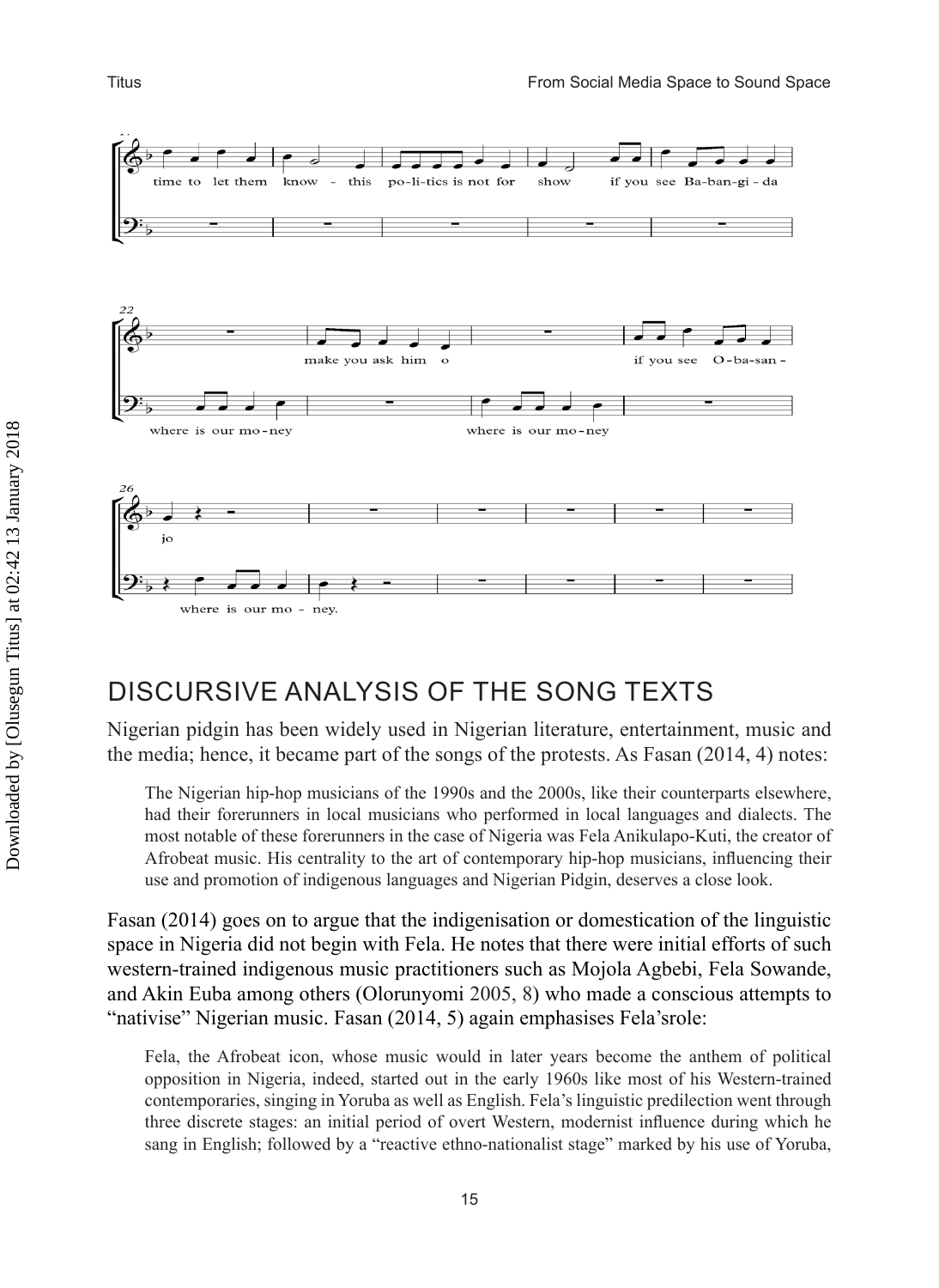and an ideologically inflected Pan-Africanist stage, which saw him singing in Nigerian pidgin or broken as it is otherwise called.

Nigerian pidgin is more widely used in songs in Nigeria, and is used for the most part in the selected songs sung and performed during the protest in Lagos. Fasan (2014) further notes that considering its socially-marginal status vis-à-vis English, the adoption of Pidgin by the emergent hip-hop youth culture can be regarded as both a transgressive and decanonical act. It is increasingly an act of willpower and exclusion, a deliberate rupturing of the master narrative that English represents, and an attempt at re-representation and meaning-making that reflects agency within a local economy of signs. From *Original Suffer Head, No Agreement, Nigeria jagajaga, rule us well, the common practice of our leaders, hear the voice, e go better—all these are examples of* Pidgin English,that common Nigerians speak and hear in the songs. It currently serve as an important medium of communication in local/urban towns and cities for interethnic communication and in pop songs in particular. Songs in Pidgin reach the wider Nigerian society, which would otherwise not be reached by the English language, or local languages such as Hausa, Igbo, Yoruba, Efik1 etc. (Ofulue 2004).

The singers sometimes code switch between Nigerian pidgin and a local language, depending on the singer's cultural and linguistic background. This study reveals that protest singers code switch between various Nigerian pidgins, while some code switch between pidgin and local languages. In a different but related context, Awonusi (2004a, 2004b, as quoted by Fasan 2014, 7) regards this practice as "text multilingualism." Through mixing and switching codes, it encompasses the use of Nigerian Pidgin and the indigenous languages by Nigerian hip-hop performers, and is a symbolic marker of the first stage of "transition." .Most of the singers deliberately avoid using indigenous languages, which might have expressed ethnic sentiments—because the protests were originally perceived as "national" in the pursuit of "national interest" irrespective of Nigeria's ethnic diversity. But code switching from local pidgin to English not only expresses solidarity; but also gives the singers more freedom to express themselves.

Some linguistic and discourse strategies were deployed by the singers during the protest to describe themselves and their actions; especially in the (negative) representation of the Nigerian government. Chiluwa (2014) asserts that both explicit and implicit representations of government's actions were achieved using negative words; whether in literature, songs or social media (e.g. wicked) —some discourse strategies are also used to construct negative actions. For example, code switching, pidginisation, as well as the use of loan words (from local languages) are used to heighten the negative public perceptions about government.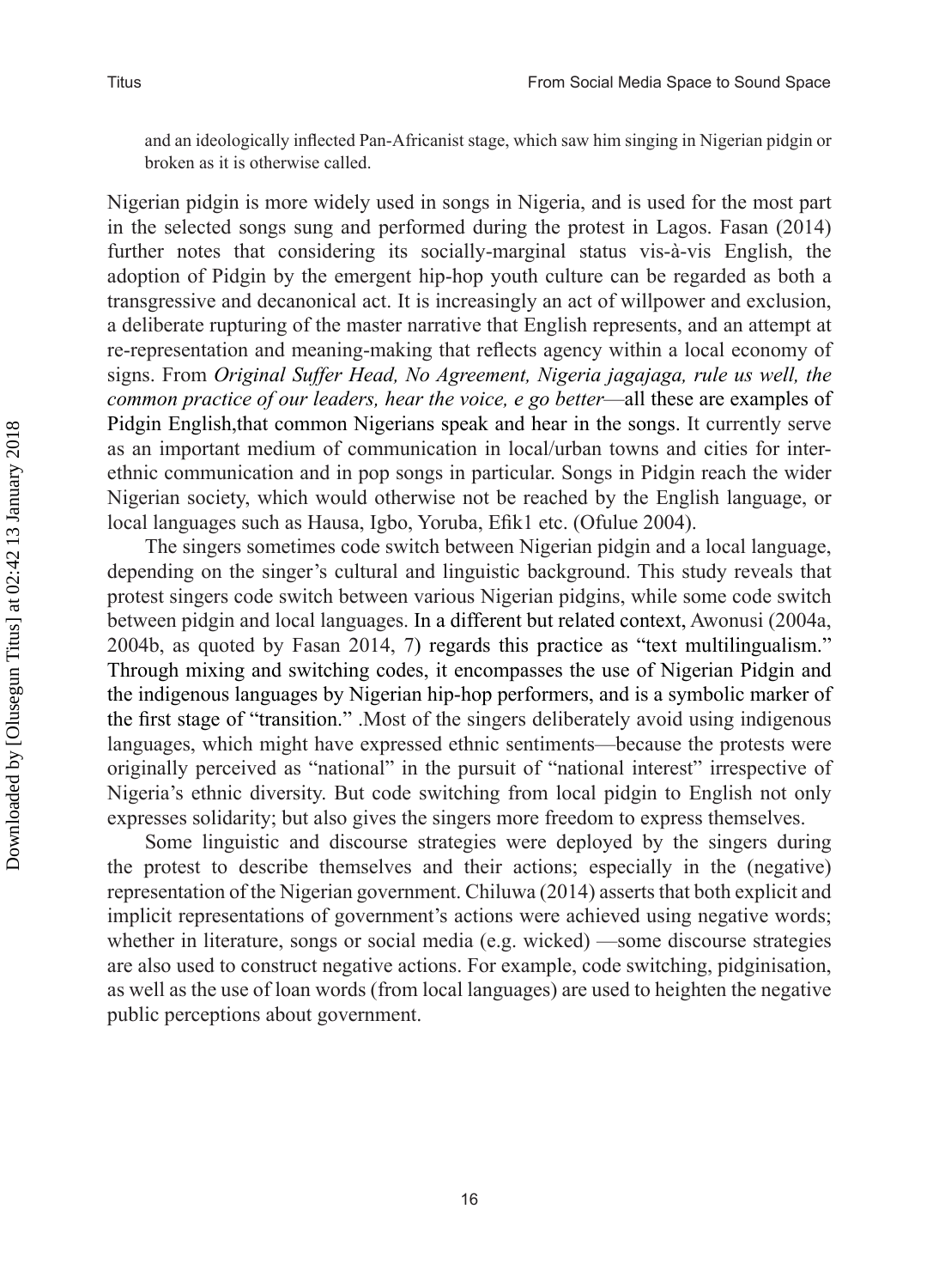# THE DICHOTOMY BETWEEN "WE" AND "THEY" IN SOCIAL SPACES

In all the songs selected, the assertion of identity is prevalent. For instance in the song by Fela, *I no go 'gree',* the singer demonstrates his environmental belonging and identity. He belongs to the hungry Nigerians. The hungry, homeless, and the jobless are all his brothers and sister. They form the "We" in the social space; while Femi Anikulapo's *The common practice of our leaders is to chop our money and go*, brings out the contrasting "they" identity. The songs place a special focus on who is "with us" and who is "with them."

These are the situations that made the singers proclaim that Nigeria is in a *jagajaga* (confused) state. Eedris' song comes to mind during the fuel subsidy protest. It was prudent that the political and economic armed robbers called political leaders be stopped. The oil cabals and different cabals troubling and stealing made Nigeria a *jagajaga* country. This song was played repeatedly with the artists singing along. The song, together with other forces, made the Federal government reduce the petrol price from one hundred-and-forty-five to ninety-seven *Naira*.

The text and songs of the selected artists are seen as educative, and they created an awareness about the levels of poverty and hunger in Nigeria. Music was used as a powerful weapon to checkmate political leaders and decry the *jagajaga* state of Nigeria, as portrayed by Eedris Abdulkareem. The song elucidates the confusions in the country, with the looting of public funds. *It is the right of the citizens to have and enjoy social amenities, which are desperately under-supplied in Nigeria. Like the song of Fela, Water, light houe e no de, the song motivates protesting citizens to stand firm together.* 

### **CONCLUSION**

This article has explained the different spaces involved in the Occupy Nigeria protest. It elucidates the social media space as the mass mobiliser of the people and then sound spaces as another form of mobility; when the protesting citizens gathered at Gani Fawehinmi Freedom Park for a protest rally in Lagos City, Nigeria. The study outlined the role played by social media sources used and the vital role played by music in the mobility and sustainability of the protests, until the Federal government surrendered and kept the petrol subsidy in place. It is evident from the study that protest music motivates the masses to fight their course. The result of the fuel subsidy protest in Nigeria in 2012 exposed the true state of the economy and cabals and individuals who, through government policies, were draining the economic life of the Nigerian nation. The songs also shows that Pidgin English is the language that is generally used and mostly understood by different ethnic groups. The use of pidgin had a de-tribalising effect—although the protests took place in Lagos, which is a Yoruba-speaking state, Nigerians pledged solidarity with one another, irrespective of their locality. Artists, through performance, rose up at this time against the corruption that was ravaging the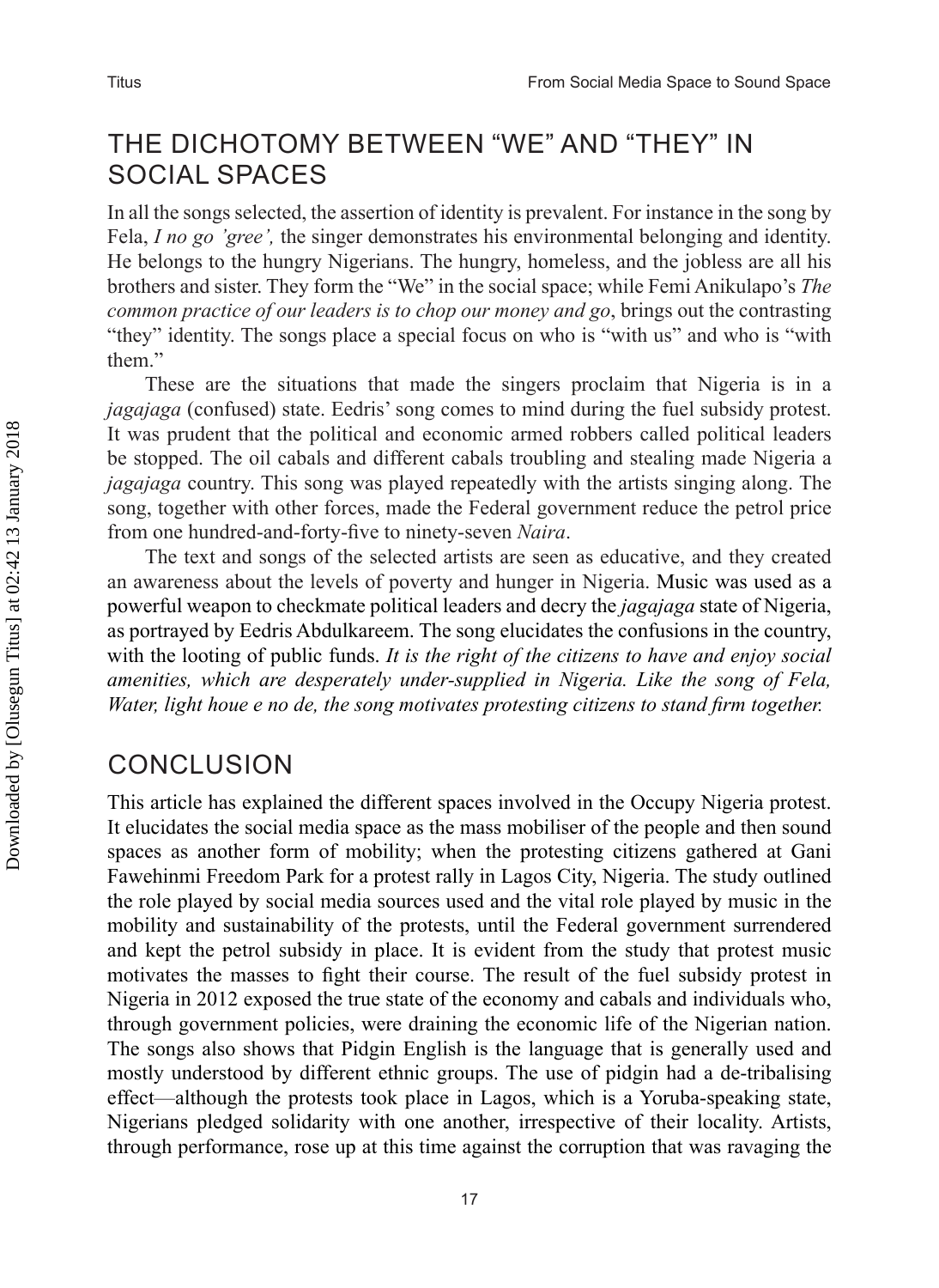country and campaigned against the corruption that was rife in the land. Government duplicity in handling corruption is a cankerworm that needs to be eradicated. The government should know that appropriately channelled fuel subsidies will improve the people's general standards of living.

#### REFERENCES

Afonne, E. 2011. "Politics of Oil Subsidy: The Cartel's Fraudulent Acts." *Nigeria News Watch* 15 (34).

- Asoto, A. 2011. "Top 20 Most Visited Sites in Nigeria." Accessed January 15, 2012. http://asotoadeola.com/2011/01/top- 20-most-visited-sites-in-nogeria/
- Ayobade, D. 2015. "Re/Reading Spectacles: Historicizing the Occupy Nigeria Movement." *Research on Humanities and Social Sciences* 5 (24) : 61–65.
- Chiluwa, I. 2012a. "Citizenship, Participation and CMD: The Case of Nigeria." *Pragmatics and Society* 3  $(1): 61-88.$
- Chiluwa, I. 2012b. "Social Media Networks and the Discourse of Resistance: A Sociolinguistic CDA of Biafra Online Discourses." *Discourse and Society* 23 (3):217–244.
- Chiluwa, I. 2014. "'Occupy Nigeria 2012': A Critical Analysis of Facebook Posts in the Fuel Subsidy Removal Protests." *Revista Clina* 1 (1): 1–22.
- Cleveland, M. 2010. "The Potential for Social Media Marketing in Nigeria." Accessed February 15, 2012. http://evolutionafrica.com/the-potential-for-social-media-marketing-in-nigeria/
- Deluca, K. M., S. Lawson, and Y. Sun. 2012. "Occupy Wall Street on the Public Screen of Social Media: The Many Framings of the Birth of a Protest Movement." *Communication, Culture & Critique* 5 (4): 483–509.
- Fairclough, N. 2009. "A Dialectical-relational Approach to Critical Discourse Analysis in Social Research." In *Methods of Critical Analysis*, edited by R. Wodak, Ruth and M. Meyer, 162–186. 2nd ed. London: Sage.
- Fasan, R. 2014. "Wetin dey happen? Wazobia, Popular Arts, and Nationhood." *Journal of African Cultural Studies.* http://dx.doi.org/10.1080/13696815.2014.977852

Galtung, J.1964. "A Structural Theory of Aggression." *Journal of Peace Research* 1 (2): 95–119.

- Garrett, R. K. 2006. "Protests in an Information Society: A Review of Literature on Social Movements and New ICTS." *Information, Communication and Society* 9 (2): 202–224.
- Goldstein, K. B. 2005. "Unemployment, Inequality and Terrorism: Another Look at the Relationship between Economics and Terrorism." *Undergraduate Economic Review* 1 (1), Article 6.
- Grant, G. 2009. "Militancy and Corruption in the Niger Delta: Prospects for a Lasting Peace. The Henry Jack Society." http://www.henryjacksonsociety.org/stories.asp?id=1312.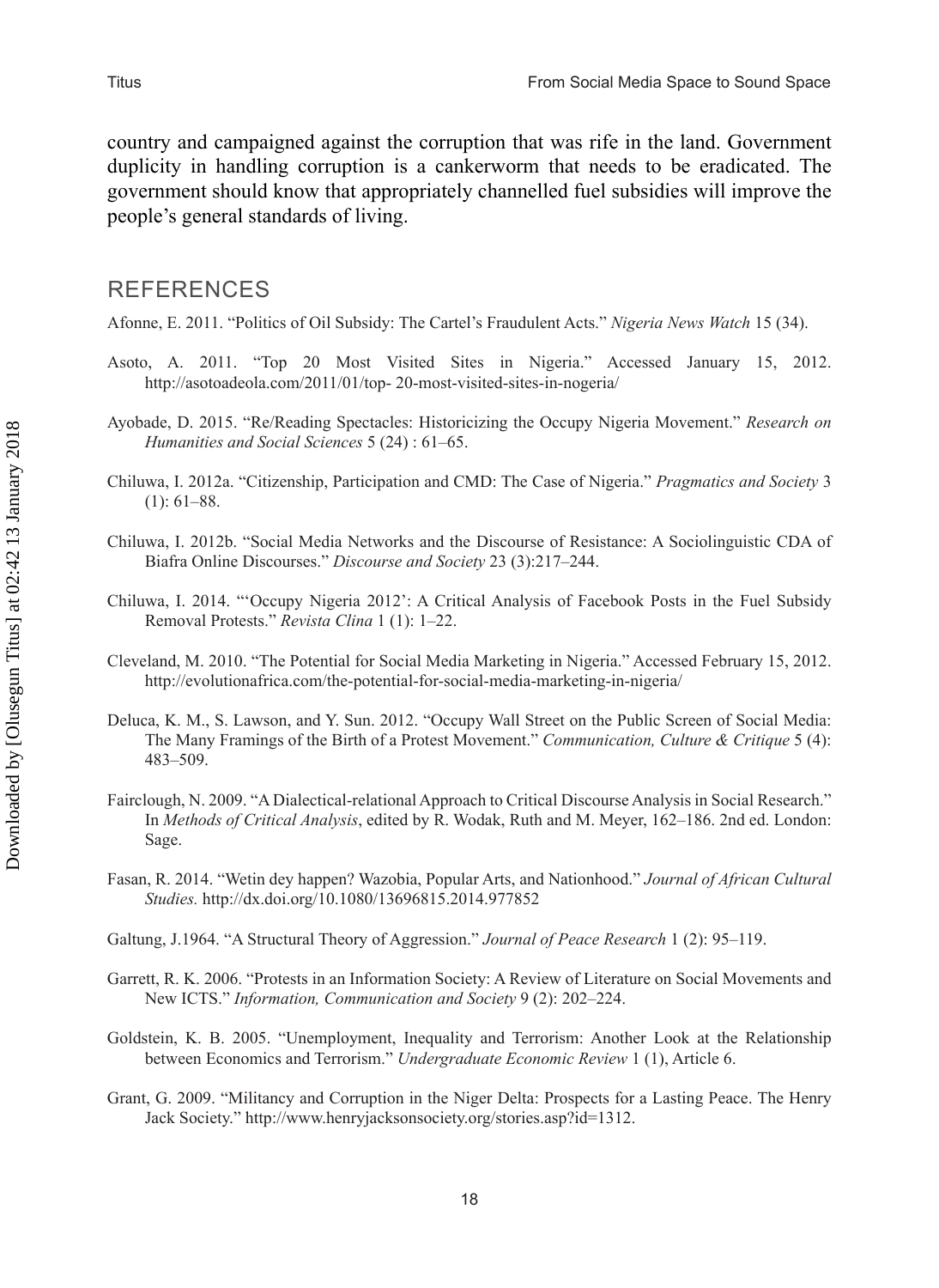Gurr, T. R. 1970. *Why Men Rebel*. Princeton, NJ: Princeton University Press.

- Gurak, L. J. and Logie, J. 2003. "Internet Protests from Text to Web." In *Cyberactivism: Online Activism in Theory and Practice*, edited by M. MacCaughey and M. Ayers, 25–46. New York: Routledge.
- Hari, S. I. 2014. "The Evolution of Social Protest in Nigeria: The Role of Social Media in the '#OccupyNigeria' Protest." *International Journal of Humanities and Social Science Invention* 3 (9): 33–39.
- Heyd, T. 2014. "Doing Race and Ethnicity in a Digital Community: Lexical Labels and Narratives of Belonging in a Nigerian Web Forum." *Discourse, Context & Media* 4–5: 38–47.
- Hornby, A. S. 2005. *Oxford Advanced Learners Dictionary*. New York: Oxford University Press.
- Idle, N., and A. Nunns. 2011. *Tweets from Tahrir: Egypt's Revolution as It Unfolded in the Words of the People Who Made It.* New York: Or Books.
- Ifukor, P. 2010. "Elections or Selections? Blogging and Twittering the Nigerian 2007 General Elections." *Bulletin of Science, Technology & Society* 30 (6): 398–414.
- Ilesanmi, T. 1998. Chants and Songs in the Service of War: Ijesa Example." In *War and Peace in Yorubaland*, edited by Akinjoghin, A, 1793–1893.
- Ofulue, C. 2004. "Creolization in Nigerian Pidgin: A Sociocultural Perspective." In *The Domestication of English in Nigeria*, edited by V. Awonusi and E. A. Babalola, 265–279. Lagos: University of Lagos Press.
- Okafor, R. C. 2002. "Vintage in New Bottles, Packaging and Re-packaging the Music Culture of Nigeria." *Interlink: A Journal of Research in Music* 1: 32–50.
- Okonkwo, R. 1998. "Protest Movement in Lagos: 1908–1930." Lagos: Edwin Mellen Press.
- Olanrewaju, B. A. 2011. "Content and Context Analysis of Political Campaign Songs in South-Western Nigeria, 1999–2007." PhD thesis, University of Ibadan.
- Olorunyomi, O. 2003. *Afrobeat! Fela and the Imagined Continent*. Trenton: Africa World Press.

Omotoso, G. 2010. "A Voice of Sense for Nigeria." *The Nation*, March 18.

- Pickerill, J., and J. Krinsky. 2012. "Why Does Occupy Matter?'" *Social Movement Studies: Journal of Social, Cultural and Political Protest* 11(3–4): 279–287.
- Putnam, L. L., D. Grant, G. Michelson, and L. Cutcher. 2005. "Discourse and Resistance: Targets, Practices and Consequences." *Management Communication Quarterly* 19 (1): 5–18.
- Raddatz, M. 2011. "Social Media Fuels Protests in Iran, Bahrain and Yemen." Accessed June 10, 2011. www.abcnews.go.com/international/social-meida-fuels-protests-iran-bahrain
- Richardson, Clare. 2011. *Relative Deprivation Theory in Terrorism: A Study of Higher Education and Unemployment as Predictors of Terrorism*. New York: New York University.